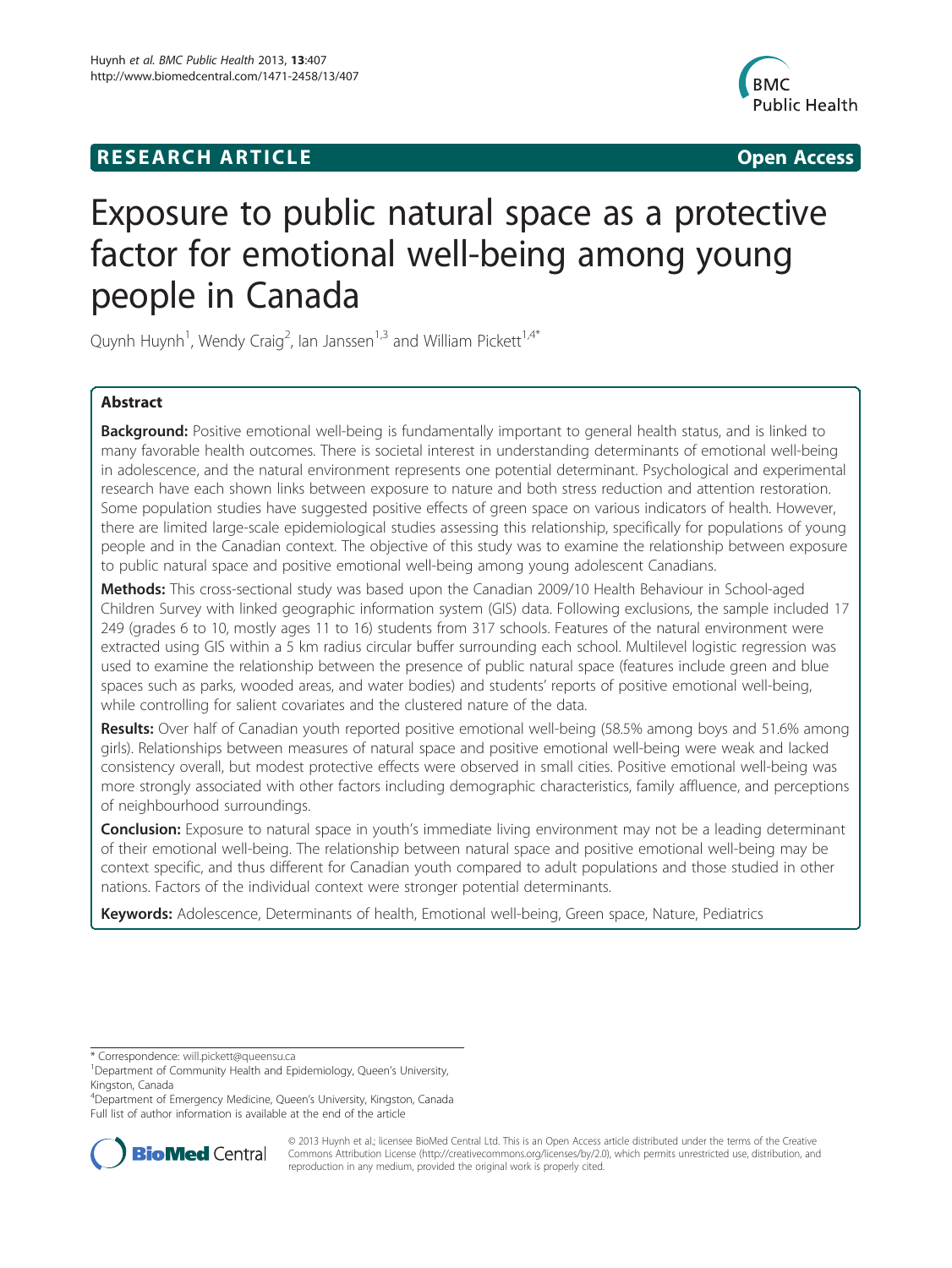# Background

Positive emotional well-being is defined as an awareness of one's well-being with a positive outlook on life [\[1](#page-11-0)]. It is an important aspect of overall health. Beyond the absence of distress, it encompasses the presence of positive affective states. Attention to positive psychology helps to build "human strengths and virtues including hope, wisdom, creativity, courage, spirituality, responsibility, perseverance, and satisfaction" [\[2\]](#page-11-0). Among young people, positive emotional well-being contributes to the development of intrapersonal and interpersonal relationships [[2](#page-11-0)]. It is also associated with higher academic and vocational performance [\[3\]](#page-11-0), and mediates the impact of stressful life events [\[4](#page-11-0)] and problem behaviors [[1\]](#page-11-0). A lack of positive emotional well-being is an indicator of physical and mental health problems [\[3-5\]](#page-11-0). Experiences during childhood and adolescence have long-term implications [\[6,7](#page-11-0)], and positive emotional well-being earlier in life influences health trajectories into adulthood. Therefore, it is important to understand emotional well-being during critical developmental stages, such as adolescence.

According to the Public Health Agency of Canada, in 2006, 56% of Canadian boys and 48% of girls in grades 9 and 10 experienced high levels of life satisfaction, one indicator of emotional well-being [\[8](#page-11-0)]. The World Health Organization estimated that in 2009, 20% of the world's population of children and adolescents had mental disorders or problems [[9\]](#page-11-0). Low rates of positive emotional well-being and an increasing prevalence of early mental disorders suggest the need for a greater understanding of determinants of emotional well-being, and any protective effects of efforts to promote positive emotional well-being among this age group.

On a broad scale, determinants of health include both individual and contextual factors [[10\]](#page-11-0). One potential contextual determinant of emotional well-being is the natural environment. As area-level interventions emerge as important theoretical and policy-driven strategies to address population health issues [[11](#page-11-0)-[13\]](#page-11-0), there is increased interest in examining the relationship between nature and health. Such evidence can be used to modify and build communities that take advantage of natural space in order to promote positive well-being for the general population. Theories underlying this relationship are based upon stress reduction and attention restoration [[14](#page-11-0)]; people have nature-based coping strategies, and thus natural space helps to facilitate restoration from stress and fatigue. Other explanations suggest that natural settings offer added opportunities for explorations and interactions, and activities that promote greater levels of well-being [[15](#page-12-0)-[18](#page-12-0)].

Although there is a common belief that nature has health benefits, this is not clearly supported by empirical evidence, particularly at the population level. Much of

the existing literature is descriptive [\[19-21](#page-12-0)], and few population studies have quantified this relationship. A body of psychological research has shown that exposure to green features, such as trees and gardens, positively influences stress reduction and attention restoration [[14](#page-11-0)]. This research has been limited to controlled settings, and has focused on proximal measures such as images of nature [\[22\]](#page-12-0), views from windows [[23,24](#page-12-0)], and access to nearby gardens [[25](#page-12-0)]. Others have demonstrated added benefits for activities performed in natural settings, particularly focusing on physical activities [\[26](#page-12-0)].

Recently, there have been efforts to examine the relationship between nature and health at the population level. Large epidemiological studies conducted with the general public, although consisting mostly of adults, have concluded that residents of neighborhoods with high proportions of green space experience better perceived health [[27,28](#page-12-0)], greater physical activity [[29,30\]](#page-12-0), lower morbidity [[31\]](#page-12-0), and higher life longevity [\[32](#page-12-0)]. Evidence from such studies is inconclusive; although most studies support a beneficial effect, the effects tend to be weak [[30](#page-12-0)-[32\]](#page-12-0). Systematic reviews and meta-analyses have similarly concluded that a weak relationship exists [\[19,26](#page-12-0)].

The lack of consensus in the current literature may be due in part to variable definitions: most studies have used green space to represent the natural environment, but inclusion criteria vary [[19,26\]](#page-12-0). Few studies have used objective measures to quantify exposures to green space and sources of natural space [\[27,28\]](#page-12-0). Further, green space may not be the only contributors to the relationship between nature and well-being. Exposure to water areas, known as blue space, has also been linked to stress reduction and attention restoration [\[33](#page-12-0)]. A few studies that have considered effects of exposure to blue space had reported added benefits: for example, improvements in self-esteem and mood after exercise were greater in the presence of water compared to green space alone [[34](#page-12-0)]. Although exposure to water in the natural environment has been posited as a theoretical mechanism for relations with well-being, most studies have not measured blue space. Additionally, the outcome of health has been conceptualized differently across studies, ranging from general mental and physical health statuses under which emotional well-being may encompass [[27,28\]](#page-12-0) to specific emotional states, clinically-diagnosed mental illnesses, and mortality.

Few population health studies have examined the effects of natural space on health among youth populations. Although small-scale experimental studies have examined the effects of nature on children's behaviors, most largescale studies have been conducted in adult populations [[35](#page-12-0)-[37\]](#page-12-0). Findings from the few analyses that have included youth have been inconsistent due to the use of varying health outcomes and different age groups to define youth.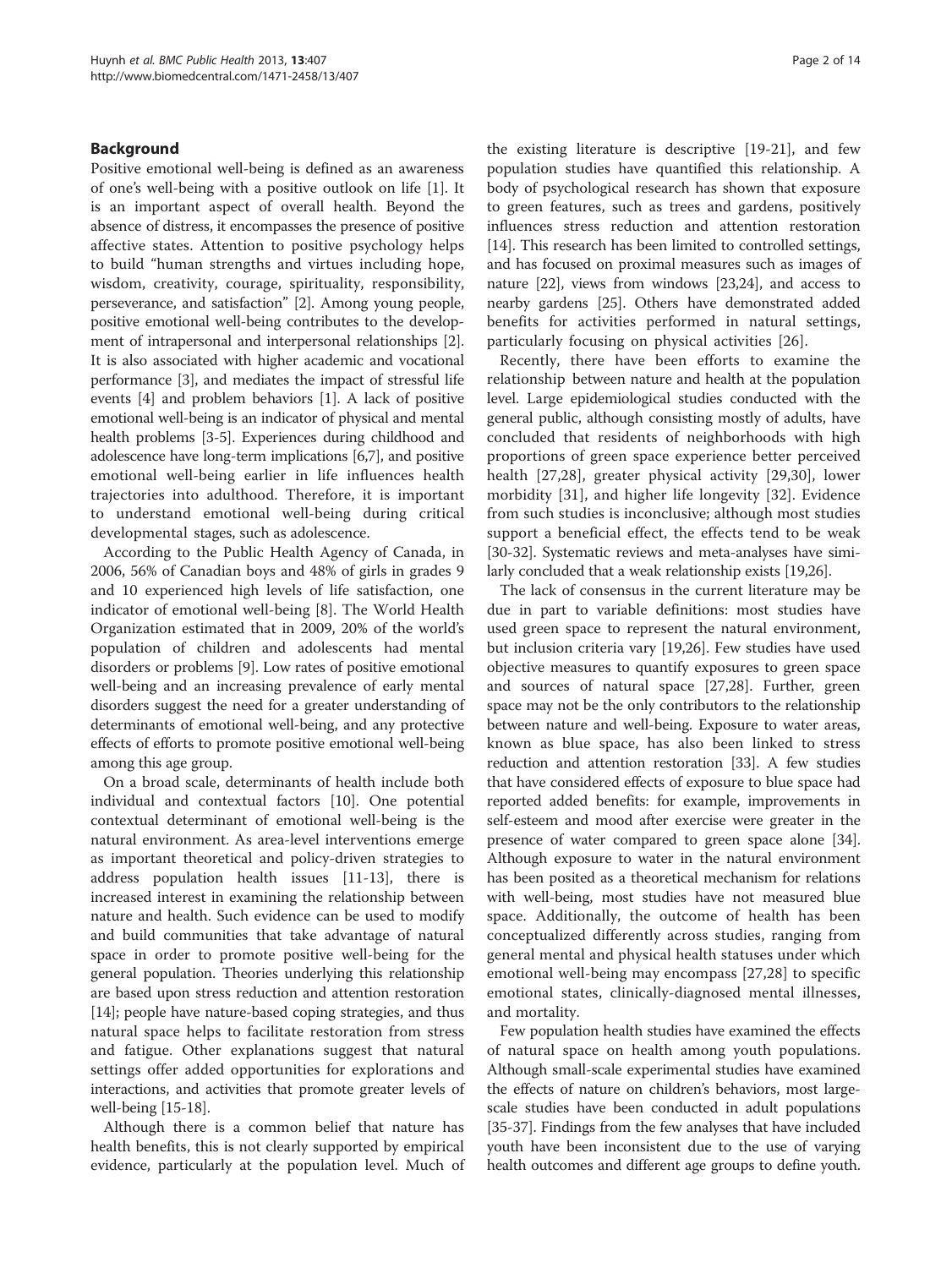According to de Vries et al., green living environments were not associated with reported health symptoms, perceived general health, or perceived mental health among Dutch youth less than 16 years old [[38\]](#page-12-0). A later study from the same research group reported that the relationship between green space and morbidity indicators, such as lower prevalence of depression, was strongest among youth less than 12 years old [\[31\]](#page-12-0). In the United Kingdom, Barton and Pretty concluded that effects of green environments on self-esteem and mood were strongest in young people, with a young person defined as less than 30 years [[34](#page-12-0)]. Hence, the relationship between nature and emotional well-being has not been explicitly studied, and remains unclear among youth populations.

The present study was conducted to examine the relationship between public natural space and positive emotional well-being specifically among adolescents. This is one of few large-scale studies using robust methods and objective measures of both green and blue spaces. Understanding the effects of the surrounding environment on health has important implications in creating healthy communities. However, current public policies that deal with community settings are primarily based upon evidence generated from adults [[39](#page-12-0),[40](#page-12-0)]. It is important to fill this gap in understanding because environmental research in adults does not always translate to younger populations [\[39](#page-12-0)]. Through this study, we hoped to inform decision makers on the priority of public natural space in societal efforts to promote positive emotional well-being among young people.

# Methods

This cross-sectional study was based on Canadian records from the 2009/10 Health Behaviour in School-aged Children (HBSC) Survey which collected information on demographic, behavioral, and contextual factors that influence the health of young people [\[41](#page-12-0)]. The individual-level HBSC records were linked to area-level data from a geographic information system [[42,43\]](#page-12-0) within a 5 km radius circular buffer of schools to compile objective measures describing surrounding public natural space. Other variables derived from the 2006 Canada Census of Population [[44](#page-12-0)]. Environmental data were subsequently related to reports of emotional well-being, while controlling for covariates and accounting for the multilevel structure of the data.

# Study survey

The 2009/10 HBSC surveyed 26 078 students, grades 6 to 10 (mostly ages 11 to 16 years), within 436 schools using an established international protocol [\[45\]](#page-12-0). The sample was representative of the distribution of schools by size, location (province/territory), language (English/ French), and school board type (public/separate). The HBSC survey provided individual-level data for positive emotional well-being and other covariates. In addition to the Student Questionnaire, the HBSC includes an Administrator Questionnaire completed by a principal or vice-principal, which provided information about each school and its neighborhood environment. This study used two area-level items to inquire about neighborhood aesthetics surrounding schools.

# Natural space

Features of the public natural environment were obtained from the CanMap RouteLogistics (version 2009.4) and Enhanced Points of Interests (version 2009.3) databases (DMTI Spatial Inc., Markham, ON). This is a crossnational geographic information system with accurately positioned geospatial data for boundaries and topographic features such as land-use classifications [[42,43](#page-12-0)]. Data describing the natural environment were extracted and linked to school addresses from the HBSC using ArcGIS 9.3 software (ESRI, Redlands, CA) within a 5 km radius circular buffer of schools. The 5 km buffer acts as a proxy for the neighborhood environment in which students spend the most time, consisting of their school and home neighborhoods. Students interact with the school neighborhood during the day, and spend time in the space surrounding the school during their travels to and from school as well as during off-premise trips. Thus, this space is relevant to their health and health-related behaviors. The use of this buffer size is considered reliable for social constructs [[46-48\]](#page-12-0).

Features included in this extraction were: "local parks and sport fields, provincial/territorial parks, national parks, other parks, wooded areas, campgrounds, picnic areas, golf courses, driving ranges, national wildlife and migratory areas, botanical gardens, and water bodies (such as oceans, lakes, rivers, streams)". This procedure resulted in 82 buffers, primarily in remote northern regions, with no green space area. These buffers were visually examined using Google Earth 6 software (Google Inc., Mountain View, CA), which suggested the presence of green space. Therefore, it was assumed that the GIS database was incomplete for these regions, and these 82 schools and their students were excluded. There were 35 buffers with no water areas. The same quality checks were employed and these buffers were included in the analysis.

This study measured public natural space in three ways: total natural space, green space, and blue space. Total natural space was the total area of the all public natural features collected within the buffer, green space included only land features, and blue space included only water features from the extraction. The percentage of total land within each buffer that consisted of total natural space, green space, and blue space was estimated, and the buffers were divided into equal quartiles based upon the distribution of values for each measure.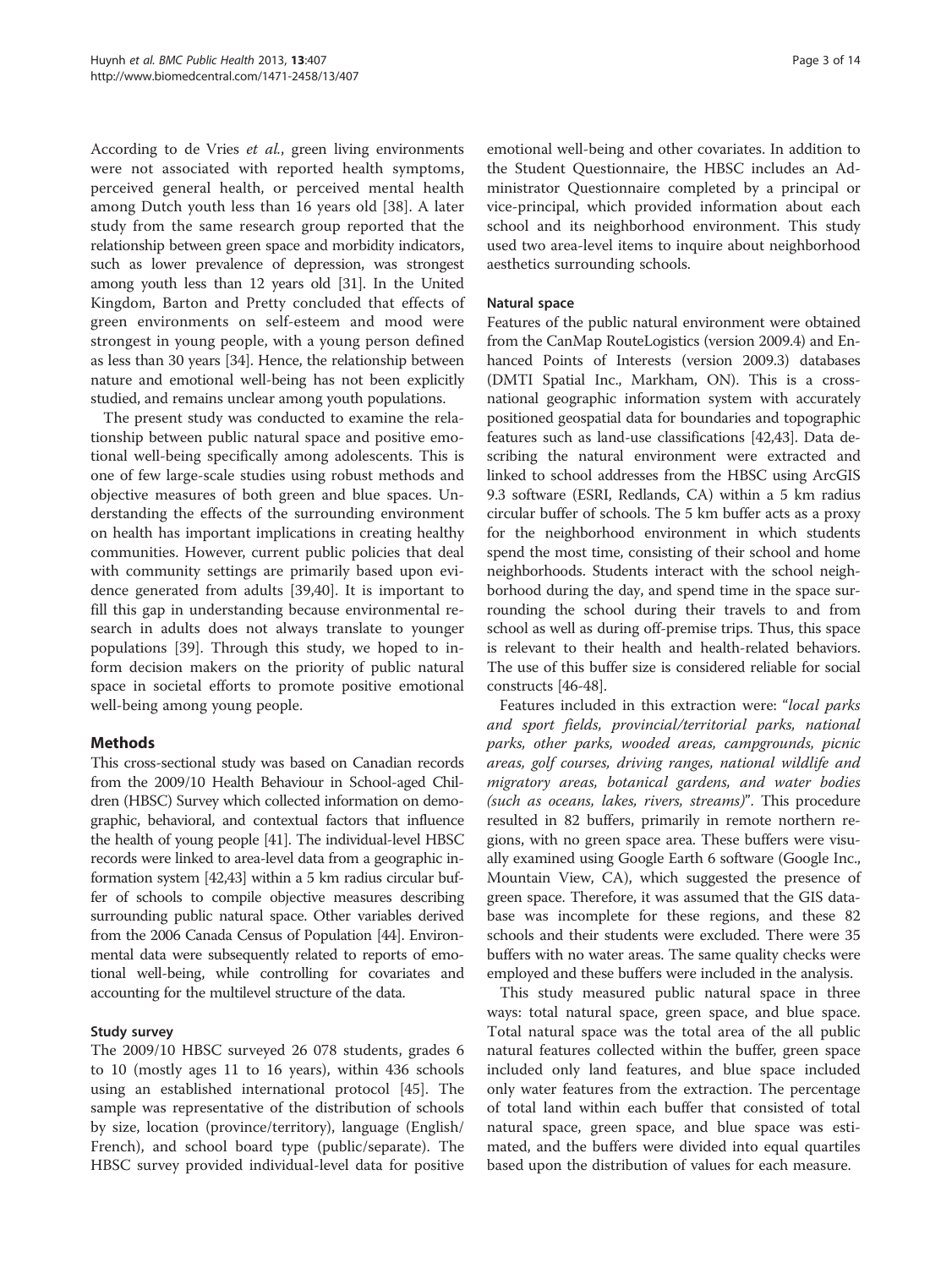#### Positive emotional well-being

Positive emotional well-being was measured using the Cantril ladder [\[49](#page-12-0)]. Students were asked to rank their current state of life on a 10-point scale, ranging from worst possible (0) to best possible (10) life (see Additional file [1](#page-11-0)). Positive emotional well-being was measured by a score of 8 and above, based upon established precedents [\[45,50\]](#page-12-0). Unlike measures of emotional feelings to immediate triggers, this ladder is a direct and global indicator of subjective well-being over time [[45](#page-12-0),[51](#page-12-0)]. The Cantril ladder is an established research tool, often used to measure subjective well-being, life satisfaction, quality of life, and overall happiness. It has been considered welldeveloped in the literature with good validity and stability, and reasonable reliability [\[52\]](#page-12-0). The use of the ladder has been adapted for young people [[45](#page-12-0)].

#### Potential covariates

Potential covariates were considered a priori based upon associations with emotional well-being and/or their use in similar research. These variables will be discussed according to their hypothesized effects as a potential confounder and/or effect modifier (moderator), and justifications follow.

#### Confounders

Individual socio-economic status (SES) and perceived neighborhood safety were self-reported by student participants. SES has been shown to be a strong determinant of health [\[53](#page-12-0)], and has been identified as a common confounder in previous research [[28](#page-12-0),[31,32,36](#page-12-0)]. The current analysis used the Family Affluence Scale (FAS) to represent student SES. This scale combines four items of equal weight: number of vehicles owned in family, having a bedroom to oneself, number of family vacations in the past year, and number of computers owned [[54\]](#page-12-0). Perceived neighborhood safety may be influenced by physical neighborhood features, and may play a role in the neighborhood context of health [\[55\]](#page-12-0). This variable was based on student responses using a Likert scale ('strongly agree' to 'strongly disagree') to the statement "it is safe for younger children to play outside during the day".

Potential confounders at the area level included neighborhood aesthetics, neighborhood SES, and urban/rural geographic location. Neighborhoods perceived as having better aesthetics have been associated with better selfreported mental health in adults [[56\]](#page-12-0). Two questions describing neighborhood aesthetics were obtained from the HBSC Administrator Questionnaire. Each school administrator was asked to what extent there were "garbage, litter, or broken glass in the street or road, on sidewalks, or in yards" and "vacant/shabby houses and buildings" in their school's neighborhood. Three items from the 2006 Canadian Census [[44](#page-12-0)] were used to obtain a composite

measure representing neighborhood SES: median household income, employment rate, and the percentage of the population with greater than high school education. Rank scores for these items were combined for each buffer, and buffers were divided into low, medium, and high tertiles of SES based on overall rank scores, as per existing precedents [\[47,48](#page-12-0)]. Urban/rural geographic location was hypothesized to be associated with natural space [[57\]](#page-12-0) and has been shown to be associated with health outcomes [[58](#page-12-0)]. This study classified each buffer according to community size as defined by Statistics Canada and measured by the Census (population counts from 2001 and 2006): *rural area*  $\left(\frac{10000}{2000}\right)$  persons), small city (10 000 – 99 999 persons), or metropolitan area (>100 000 persons) [\[59\]](#page-12-0).

#### Effect modifiers (Moderators)

Age, gender, and ethnicity were each hypothesized to modify the relationship between natural space and positive emotional well-being. The relationship between nature and health has been shown to be different among different age groups [[31,34,38\]](#page-12-0). With respect to gender, girls experience lower emotional well-being compared to boys, thus it is sensible to examine the relationship separately [[8\]](#page-11-0). Ethnicity has also been shown to affect health status among children [\[60\]](#page-12-0) and may modify the relationship between nature and health. For example, in a study among the Dutch population, effect estimates were different for European descendents and non-European immigrants [[27\]](#page-12-0). In our study, ethnicity was self-identified by student participants, and categories were combined based on similarities in geography and/or culture. Urban/rural geographic location was also considered as a potential moderator as there has been evidence for differences in the relationship between nature and health across difference levels of urbanicity [\[27,38\]](#page-12-0).

#### Study population

For this analysis, students who lived beyond a 1-hour travel distance from school were excluded as the 5 km residential space surrounding school had less relevance to their living environment. Additionally, students attending the 82 schools with missing green space information were excluded. This resulted in a total of 22 171 students in 354 schools available for study. Upon removal of missing data for other key variables, the final sample was 17 249 students in 317 schools (Figure [1](#page-4-0)). There were no significant differences between those excluded and included in the analysis by most demographic characteristics (age, ethnicity, family affluence) and other potential covariates. The final sample had a slightly higher proportion of girls (by 2.9%) and a slightly lower proportion of those reporting positive emotional well-being (by 3.0%). A slightly lower proportion of land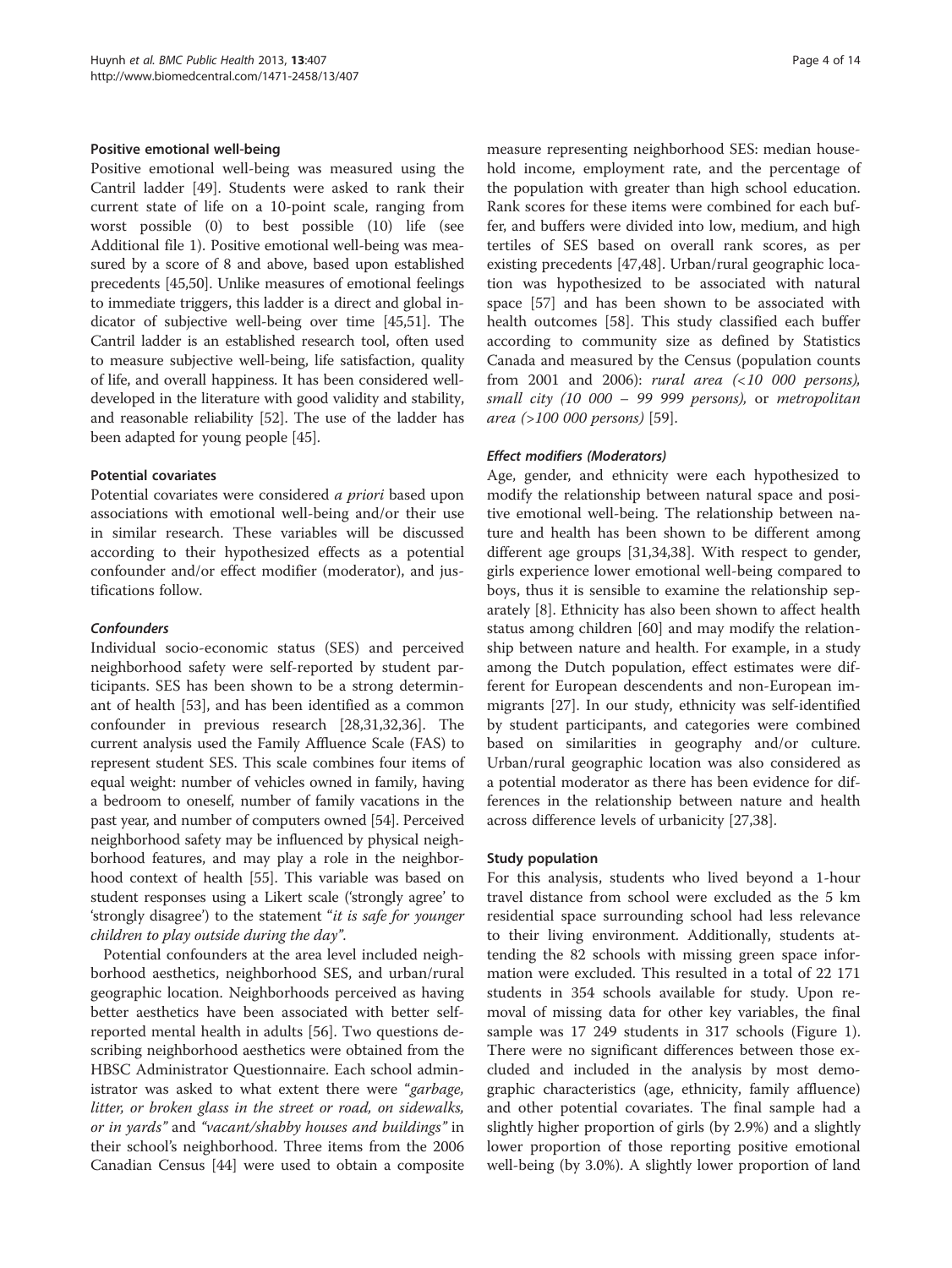<span id="page-4-0"></span>

area in the buffers was identified as natural space in the final sample (by 2.0%).

# Statistical analysis

Statistical analyses were performed using SAS 9.2 software (SAS Institute Inc., Carry, NC). Key variables were described using conventional descriptive statistics. Multilevel logistic regression modeling was used to examine relationships between natural space and individual- and area-level covariates and positive emotional well-being, while also accounting for the clustered nature of the sample. The PROC GLIMMIX procedure was used to fit generalized linear models with a binomial distribution and a logit link. All models used a Newton– Raphson with ridging technique to aid convergence. Initially, a null model was fitted to examine area-level variance. Based on an empty logistic regression model, the intraclass correlation coefficient (ICC) was 2.85%, indicating that 2.85% of the total variance in positive emotional well-being was accounted for by the area level.

Models were built incrementally, as per existing precedents for multilevel modeling [\[61](#page-12-0)]: Model 1 controlled for all individual-level covariates (level 1), Model 2 simultaneously considered individual- and area-level (level 2) covariates, and Model 3 fitted all statistically significant individual- and area-level covariates with backwards elimination at p < 0.05. Covariates were removed based on descending order of significance in the model, and the consequences of their removal on the main effect estimates were checked as per a change in estimate approach; variables that caused a change in the main estimates of greater than 10% were kept in the final model. Interaction terms were created for those considered *a priori* and tested within the final model. However,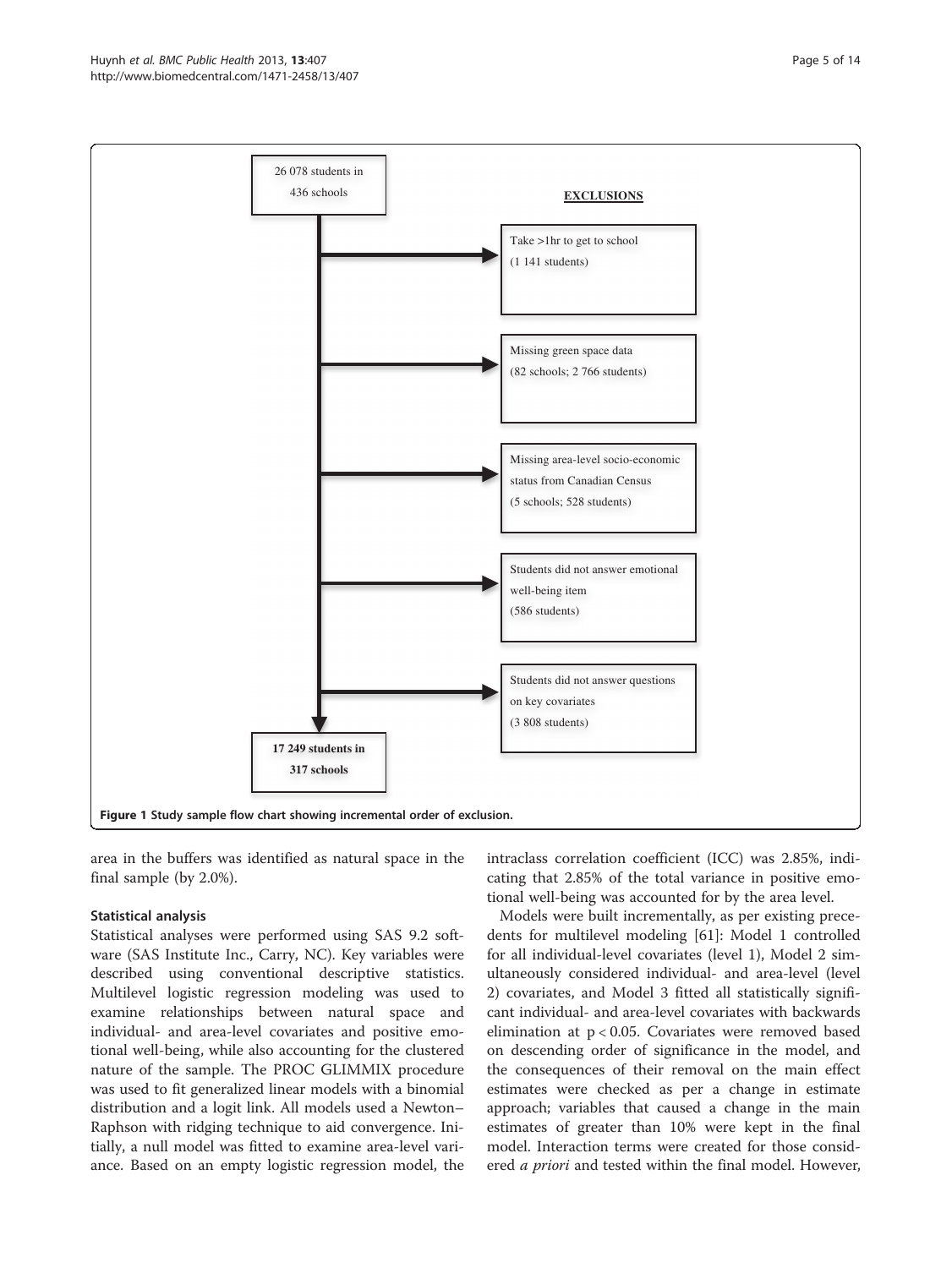| Table 1 Descriptive characteristics of student study |  |
|------------------------------------------------------|--|
| population $(N = 17 249)$                            |  |

| Variable                         | n       | %    |
|----------------------------------|---------|------|
| Individual-level                 |         |      |
| Gender                           |         |      |
| Boys                             | 8 1 9 6 | 47.5 |
| Girls                            | 9 0 5 3 | 52.5 |
| Age (years)                      |         |      |
| $\leq$ 11                        | 2 3 7 8 | 13.8 |
| 12                               | 3 4 7 4 | 20.1 |
| 13                               | 3 3 3 1 | 19.3 |
| 14                               | 3 3 1 4 | 19.2 |
| 15                               | 3 4 0 4 | 19.7 |
| $\geq 16$                        | 1 3 4 8 | 7.8  |
| <b>Ethnicity</b>                 |         |      |
| Caucasian                        | 12 254  | 71.0 |
| Aboriginal                       | 1 0 8 5 | 6.3  |
| East and Southeast Asian         | 1 0 3 2 | 6.0  |
| South Asian                      | 445     | 2.6  |
| West Asian and Arab              | 212     | 1.2  |
| Black                            | 318     | 1.8  |
| Other                            | 578     | 3.4  |
| Mixed                            | 1 3 2 5 | 7.7  |
| <b>Family affluence</b>          |         |      |
| Low (FAS 0-3)                    | 1 3 0 5 | 7.6  |
| Medium (FAS 4-5)                 | 5 9 9 1 | 34.7 |
| High (FAS 6-7)                   | 9 9 5 3 | 57.7 |
| Neighborhood is safe for playing |         |      |
| 1 (disagree/strongly disagree)   | 1 256   | 7.3  |
| 2 (neither agree/disagree)       | 2 9 0 4 | 16.8 |
| 3 (agree)                        | 7 8 6 0 | 45.6 |
| 4 (strongly agree)               | 5 2 2 9 | 30.3 |
| Area-level                       |         |      |
| Neighborhood rundown houses      |         |      |
| Not a problem                    | 12 989  | 75.3 |
| Minor problem                    | 3 1 8 7 | 18.5 |
| Moderate/major problem           | 1 0 7 3 | 6.2  |
| Neighborhood litter/garbage      |         |      |
| Not a problem                    | 5 4 6 7 | 31.7 |
| Minor problem                    | 8 9 3 4 | 51.8 |
| Moderate/major problem           | 2 8 4 8 | 16.5 |
| <b>Neighborhood SES</b>          |         |      |
| Low (lowest tertile)             | 4 9 9 4 | 29.0 |
| Medium                           | 6 0 0 8 | 34.8 |
| High (highest tertile)           | 6 2 4 7 | 36.2 |

# Table 1 Descriptive characteristics of student study population  $(N = 17 249)$  (Continued)

| Urban/rural geographic location |       |      |
|---------------------------------|-------|------|
| Rural area (<10 000)            | 4 809 | 279  |
| Small city (10 000-99 999)      | 7 085 | 411  |
| Metropolitan area (≥100 000)    | 5355  | 31 O |

FAS, Family Affluence Scale.

SES, Socio-economic status.

no significant interactions by age ( $p = 0.29$ ), gender ( $p =$ 0.50), ethnicity ( $p = 0.17$ ), or urban/rural geographic location ( $p = 0.28$ ) were observed. Models were also fitted with random slopes of the main exposure variable, but the fit was not improved from the model assuming fixed slopes. Therefore, all models in the analysis contained random intercepts only. Since the outcome of positive emotional well-being was common (>10%), odds ratio from regression models were converted to relative risks using Zhang and Yu's method [\[62\]](#page-12-0).

A stratified analysis was also conducted since the distributions of various natural space features were found to be different across rural, small city, and metropolitan areas (data not shown). Finally, a sensitivity analysis was conducted because not all student participants may have lived within the 5 km buffer of their school. Distance from school was calculated using GIS, and the regression analysis was repeated for those students who lived within a 5 km direct distance of their school  $(N = 9 271)$ , as per their home postal codes.

# Human subjects

The HBSC holds ethics approval from the Queen's University General Research Ethics Board (approval GEDUC: 430–9). Consent was received from school boards, schools, and parents/guardians prior to survey execution. At the student level, participation was based upon implicit or explicit consent, as per local school board requirements.

# Results

# Descriptive findings

Descriptions of the student population  $(N = 17249)$  and participating schools  $(N = 317)$  are provided in Tables 1 and [2](#page-6-0). Slightly higher proportions of girls were included compared to boys (by 5%) over a range of ages. The sample consisted mostly of Caucasian-identified students (71.0%), students from highly affluent families (57.7%), and students from small cities (41.1%). On average, 27.2% of the area within the 5 km buffers was comprised of natural space (17.4% green space and 9.8% blue space).

As seen in Table [3](#page-7-0), a slightly higher proportion of boys reported positive emotional well-being compared to girls (58.5% versus 51.6%). There were noticeable and statistically significant trends in the associations among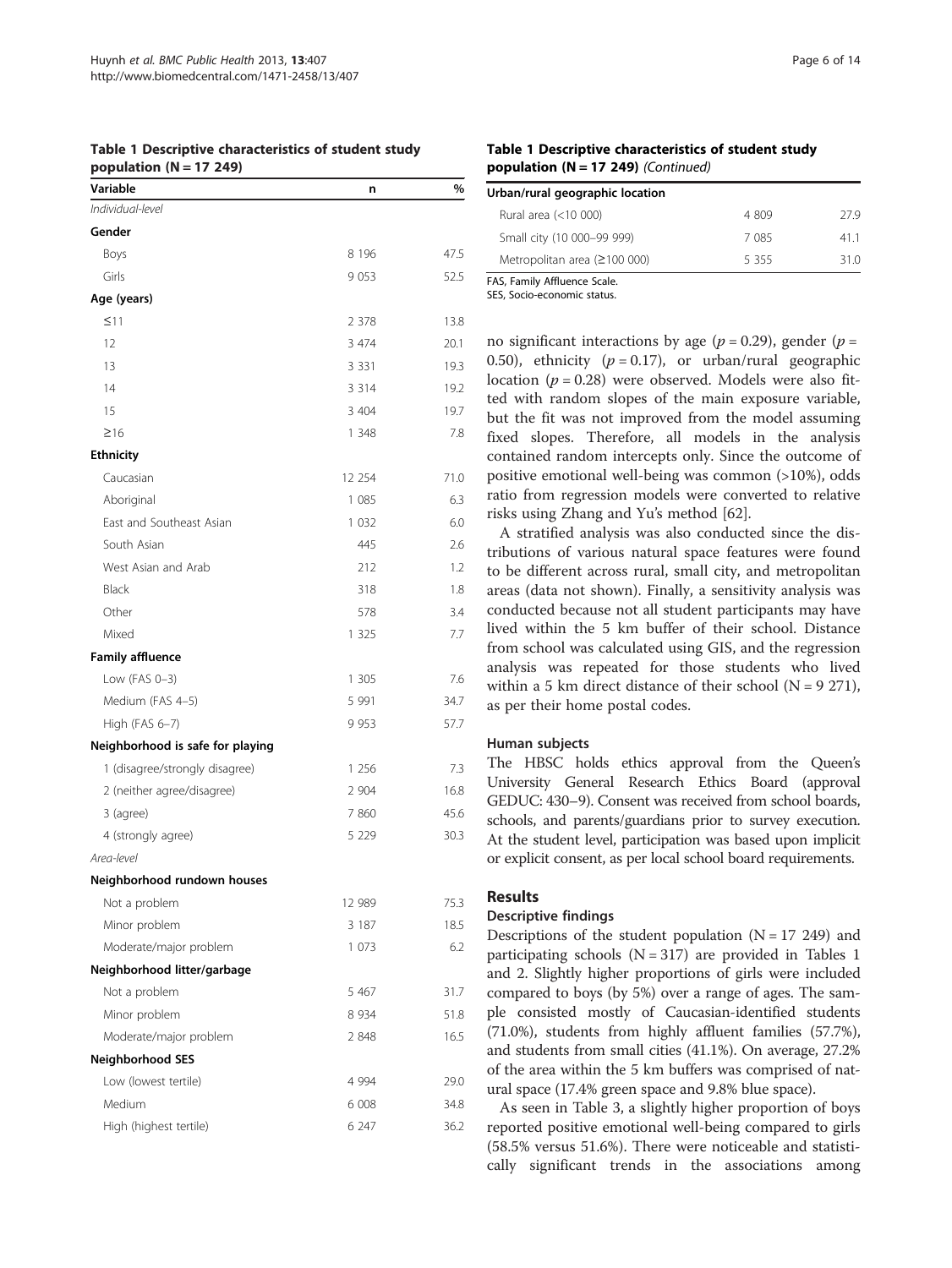<span id="page-6-0"></span>

|  | Table 2 Descriptive characteristics of study schools ( $N = 317$ ) |  |  |
|--|--------------------------------------------------------------------|--|--|
|  | according to area-level variables                                  |  |  |

| <b>Natural Environment</b>      | Mean  | <b>SD</b> |
|---------------------------------|-------|-----------|
| Total natural space             | 27.2% | 22.9      |
| Green space                     | 17.4% | 18.0      |
| Blue space                      | 9.8%  | 13.1      |
|                                 | n     | $\%$      |
| Neighborhood rundown houses     |       |           |
| Not a problem                   | 234   | 73.8      |
| Minor problem                   | 57    | 18.0      |
| Moderate/major problem          | 26    | 8.2       |
| Neighborhood litter/garbage     |       |           |
| Not a problem                   | 103   | 32.5      |
| Minor problem                   | 163   | 51.4      |
| Moderate/major problem          | 51    | 16.1      |
| Neighborhood SES                |       |           |
| Low (lowest tertile)            | 97    | 30.5      |
| Medium                          | 109   | 34.4      |
| High (highest tertile)          | 111   | 35.0      |
| Urban/rural geographic location |       |           |
| Rural area (<10 000)            | 90    | 28.4      |
| Small city (10 000-99 999)      | 116   | 36.6      |
| Metropolitan area (≥100 000)    | 111   | 35.0      |

SES, Socio-economic status

positive emotional well-being and younger ages, higher family affluence, higher perceived neighborhood safety, lower neighborhood rundown houses, and lower neighborhood litter/garbage problems. Ethnicity was also significantly associated with positive emotional well-being, with the proportion of students reporting positive emotional well-being lowest among Aboriginal students (41.4%). Positive emotional well-being was not noticeably different across levels of neighborhood SES or urban/rural geographic location.

Relation between natural space and emotional well-being Table [3](#page-7-0) also presents a hierarchical series of multivariate analyses. The effect estimates observed for the relationship between total natural space and positive emotional well-being in the final model were not statistically significant, were inconsistent, and no significant linear trends were present. Compared to students living in the lowest quartile of natural space, the strongest relationship existed for those who lived in the third quartile (RR: 1.05; 95% CI: 1.00-1.10), although the magnitude of effect was weak.

Throughout the model building process, individuallevel variables were consistently associated with positive emotional well-being. For example, in the final multivariate model, girls were less likely to report positive emotional well-being compared to boys (RR: 0.88; 95% CI: 0.86-0.91). Older students reported lower emotional well-being compared to their younger counterparts (RR for students  $\geq 16$  years compared to those  $\leq 11$  years: 0.81; 95% CI: 0.75-0.87). Aboriginal students reported lower emotional well-being compared to Caucasian students (RR: 0.81; 95% CI: 0.75-0.87). Students from highly affluent families experienced higher emotional wellbeing compared to those from the least affluent families (RR: 1.27; 95% CI: 1.23-1.31). Reported high levels of perceived neighborhood safety were associated with positive emotional well-being (RR: 1.35; 95% CI: 1.28- 1.41). High levels of perceived rundown houses were weakly associated with decreased emotional well-being (RR: 0.92; 95% CI: 0.85-1.00).

Table [4](#page-9-0) summarizes the focal relationships between the three measures of natural space with positive emotional well-being. The results were adjusted for the same covariates as determined in Model 3 of Table [3](#page-7-0). The pattern of effects across quartiles appeared similar for total natural space, green space, and blue space. There was a significant linear trend observed for the overall relationship with blue space ( $p = 0.04$ ), although the effects were weak. Results from a stratified analysis showed different effects across urban/rural geographic location (Table [4](#page-9-0)). Although effects were weak, stronger protective effects of total natural space and blue space were detected in small cities compared to rural and metropolitan areas.

#### Sensitivity analysis

The sensitivity analysis conducted among students known to live within 5 km of their school is presented in Table [5.](#page-9-0) Characteristics of this subsample  $(N = 9 271)$ were similar to those of the main study sample. There was a weak protective effect found in the third quartile of total natural space, compared to quartile one (RR: 1.11; 95% CI: 1:05–1.17), and there was a significant linear trend  $(p = 0.04)$ . The pattern of effects for green space was inconsistent, was not statistically significant, and no linear trend was detected. With regards to blue space, there was a weak protective effect with a significant linear trend, and this was similarly observed for small cities and metropolitan areas. Differences in effects across urban/rural geographic location can only be compared between small cities and metropolitan areas because no results were obtained for rural areas due to lack of convergence in model building. The strongest effects were detected for the relationship between green space and positive emotional well-being in small cities, although once again, effects were modestly weak and no significant trend was detected.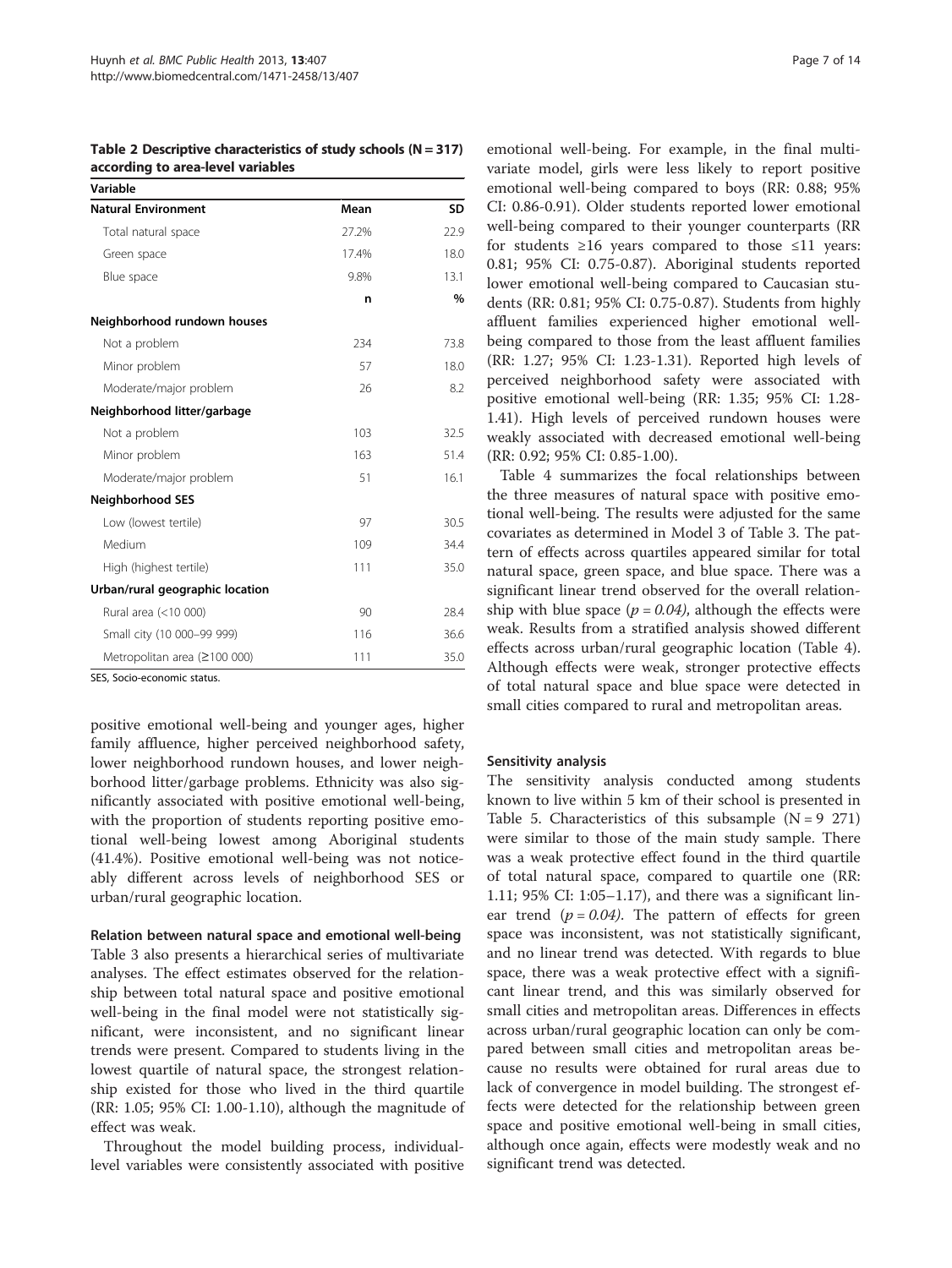|                                  | Positive emotional<br>well-being |      | Model PEW <sup>a</sup> | Model 1 <sup>b</sup>   | Model 2 <sup>c</sup>   | Model 3 <sup>d</sup>   |
|----------------------------------|----------------------------------|------|------------------------|------------------------|------------------------|------------------------|
|                                  | n                                | %    | RR (95% CI)            | RR (95% CI)            | RR (95% CI)            | RR (95% CI)            |
| <b>Total natural space</b>       |                                  |      |                        |                        |                        |                        |
| $1(0.0\% - 8.8\%)$               | 2 2 7 0                          | 55.5 | 1.00                   | 1.00                   | 1.00                   | 1.00                   |
| 2 (8.8% - 24.3%)                 | 2 3 4 7                          | 52.3 | $0.94(0.88-1.00)$      | $0.99(0.94-1.03)$      | $0.98(0.93 - 1.03)$    | $0.99(0.94-1.03)$      |
| 3 (24.3% - 46.3%)                | 2 7 3 1                          | 57.5 | 1.03 (0.98-1.09)       | $1.05(1.00-1.10)$      | $1.05(1.00-1.10)$      | $1.05(1.00-1.10)$      |
| 4 (46.3% - 95.0%)                | 2 1 1 8                          | 54.0 | $1.00(0.93-1.06)$      | $1.01(0.95-1.06)$      | $1.02(0.96 - 1.08)$    | $1.01(0.95-1.06)$      |
| P trend                          |                                  |      | 0.36                   | 0.23                   | 0.11                   | 0.22                   |
| Individual-level                 |                                  |      |                        |                        |                        |                        |
| Gender                           |                                  |      |                        |                        |                        |                        |
| Boys                             | 4 7 9 5                          | 58.5 | 1.00                   | 1.00                   | 1.00                   | 1.00                   |
| Girls                            | 4 671                            | 51.6 | $0.88$ $(0.86 - 0.91)$ | $0.88(0.86 - 0.91)$    | 0.88 (0.86-0.91)       | 0.88 (0.86-0.91)       |
| P value                          |                                  |      | < 0.0001               | < 0.0001               | < 0.0001               | < 0.0001               |
| Age                              |                                  |      |                        |                        |                        |                        |
| $\leq$ 11                        | 1 4 5 1                          | 61.0 | 1.00                   | 1.00                   | 1.00                   | 1.00                   |
| 12                               | 2 0 9 8                          | 60.4 | $0.99(0.95 - 1.04)$    | $1.00(0.95 - 1.04)$    | 1.00 (0.95-1.04)       | 1.00 (0.95-1.04)       |
| 13                               | 1838                             | 52.2 | $0.91(0.86 - 0.95)$    | $0.91(0.86 - 0.96)$    | $0.91(0.86 - 0.96)$    | $0.91(0.87-0.96)$      |
| 14                               | 1 7 3 9                          | 52.5 | $0.87(0.82 - 0.92)$    | $0.87(0.83 - 0.92)$    | $0.87(0.83 - 0.92)$    | $0.87(0.83 - 0.93)$    |
| 15                               | 1 6 9 3                          | 49.7 | $0.81$ $(0.77 - 0.86)$ | $0.83$ $(0.78 - 0.87)$ | $0.82$ (0.77-0.87)     | $0.83$ (0.77-0.87)     |
| $\geq 16$                        | 647                              | 48.0 | $0.78$ $(0.72 - 0.84)$ | $0.81(0.75-0.87)$      | $0.81$ $(0.75 - 0.87)$ | $0.81$ (0.75-0.87)     |
| P trend                          |                                  |      | < 0.0001               | < 0.0001               | < 0.0001               | < 0.0001               |
| <b>Ethnicity</b>                 |                                  |      |                        |                        |                        |                        |
| Caucasian                        | 6 9 63                           | 56.8 | 1.00                   | 1.00                   | 1.00                   | 1.00                   |
| Aboriginal                       | 449                              | 41.4 | $0.75(0.69-0.80)$      | $0.80(0.75-0.86)$      | $0.81$ (0.75-0.87)     | $0.81$ (0.75-0.87)     |
| East and Southeast Asian         | 511                              | 49.5 | $0.87(0.81 - 0.93)$    | $0.94(0.88 - 1.00)$    | $0.94(0.88-1.00)$      | $0.94$ $(0.88 - 1.00)$ |
| South Asian                      | 263                              | 59.1 | $1.03(0.94-1.12)$      | $1.07(0.98-1.15)$      | $1.07(0.98-1.16)$      | $1.07(0.99-1.16)$      |
| West Asian and Arab              | 120                              | 56.6 | $1.01(0.89-1.13)$      | $1.08(0.95-1.19)$      | 1.08 (0.96-1.20)       | $1.08(0.96-1.20)$      |
| Black                            | 166                              | 52.2 | $0.95(0.85-1.05)$      | $1.03(0.93-1.13)$      | $1.04(0.93-1.14)$      | $1.04(0.94-1.14)$      |
| Other                            | 304                              | 52.6 | $0.93(0.86-1.01)$      | $0.97(0.90-1.05)$      | $0.98(0.90-1.05)$      | $0.98(0.90-1.05)$      |
| Mixed                            | 690                              | 52.1 | $0.92$ $(0.87 - 0.97)$ | $0.95(0.90-1.00)$      | $0.95(0.90-1.01)$      | $0.95(0.90-1.01)$      |
| P value                          |                                  |      | < 0.0001               | < 0.0001               | < 0.0001               | < 0.0001               |
| <b>Family affluence</b>          |                                  |      |                        |                        |                        |                        |
| Low (FAS $0-3$ )                 | 495                              | 37.9 | 1.00                   | 1.00                   | 1.00                   | 1.00                   |
| Medium (FAS 4-5)                 | 2 8 7 5                          | 48.0 | $1.25(1.17-1.33)$      | $1.22(1.13-1.30)$      | $1.22(1.13-1.30)$      | $1.21(1.13-1.30)$      |
| High (FAS 6-7)                   | 6 0 9 6                          | 61.3 | $1.30(1.26-1.34)$      | $1.27(1.23-1.31)$      | $1.27(1.23-1.31)$      | $1.27(1.23-1.31)$      |
| P trend                          |                                  |      | < 0.0001               | < 0.0001               | < 0.0001               | < 0.0001               |
| Neighborhood is safe for playing |                                  |      |                        |                        |                        |                        |
| 1 (disagree/strongly disagree)   | 583                              | 46.4 | 1.00                   | 1.00                   | 1.00                   | 1.00                   |
| 2 (neither agree/disagree        | 1 3 5 8                          | 46.8 | 1.01 (0.94-1.08)       | 1.02 (0.94-1.09)       | 1.02 (0.94-1.09)       | 1.02 (0.94-1.09)       |
| 3 (agree)                        | 4 1 1 6                          | 52.3 | $1.13(1.07-1.20)$      | $1.12(1.05-1.18)$      | $1.12(1.05-1.18)$      | $1.12(1.05-1.18)$      |
| 4 (strongly agree)               | 3 4 1 2                          | 65.3 | $1.39(1.33-1.45)$      | $1.35(1.28-1.41)$      | $1.35(1.28-1.41)$      | $1.35(1.28-1.41)$      |
| P trend                          |                                  |      | < 0.0001               | < 0.0001               | < 0.0001               | < 0.0001               |

<span id="page-7-0"></span>

| Table 3 Bivariate and multivariate analyses of association between total natural space and positive emotional well- |  |
|---------------------------------------------------------------------------------------------------------------------|--|
| being $(N = 17, 249)$                                                                                               |  |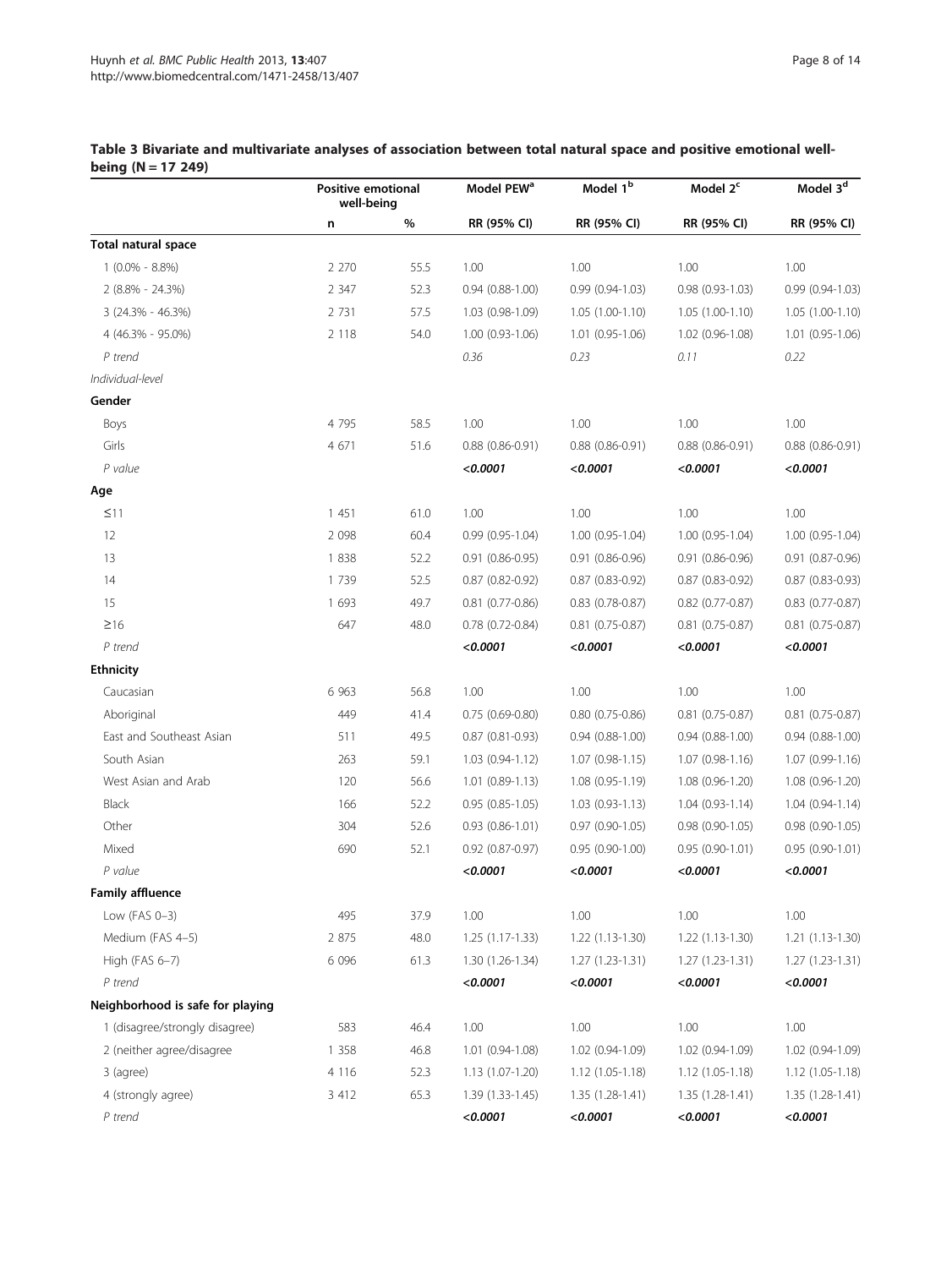| Area-level                      |         |      |                     |                     |                     |
|---------------------------------|---------|------|---------------------|---------------------|---------------------|
| Neighborhood rundown houses     |         |      |                     |                     |                     |
| Not a problem                   | 7 2 8 6 | 56.1 | 1.00                | 1.00                | 1.00                |
| Minor problem                   | 1 6 6 6 | 52.3 | $0.92(0.87 - 0.92)$ | $0.96(0.91 - 1.01)$ | $0.96(0.91-1.00)$   |
| Moderate/major problem          | 514     | 48.0 | $0.85(0.77-0.85)$   | $0.93(0.85-1.04)$   | $0.92(0.85 - 1.00)$ |
| P trend                         |         |      | < 0.0001            | 0.005               | 0.009               |
| Neighborhood litter/garbage     |         |      |                     |                     |                     |
| Not a problem                   | 3 0 8 9 | 56.5 | 1.00                | 1.00                |                     |
| Minor problem                   | 4 9 3 2 | 55.2 | $0.97(0.92 - 0.97)$ | $1.00(0.96 - 1.05)$ |                     |
| Moderate/major problem          | 1 4 4 5 | 50.7 | $0.87(0.81 - 0.87)$ | $0.96(0.90-1.03)$   |                     |
| P trend                         |         |      | 0.0003              | 0.58                |                     |
| Neighborhood SES                |         |      |                     |                     |                     |
| Low (lowest tertile)            | 2 7 3 5 | 54.8 | 1.00                | 1.00                |                     |
| Medium                          | 3 2 1 7 | 53.6 | $0.99(0.94-0.99)$   | $0.98(0.94-1.03)$   |                     |
| High (highest tertile)          | 3 5 1 4 | 56.3 | 1.03 (0.98-1.03)    | $0.97(0.92 - 1.02)$ |                     |
| P trend                         |         |      | 0.20                | 0.21                |                     |
| Urban/rural geographic location |         |      |                     |                     |                     |
| Rural area (<10 000)            | 2 6 5 5 | 55.2 | 1.00                | 1.00                |                     |
| Small city (10 000-99 999)      | 3 9 5 1 | 55.8 | 1.02 (0.97-1.02)    | $0.99(0.94 - 1.04)$ |                     |
| Metropolitan area (≥100 000)    | 2 8 6 0 | 53.4 | 0.98 (0.92-0.98)    | $1.01(0.97-1.07)$   |                     |
| P trend                         |         |      | 0.37                | 0.51                |                     |

#### Table 3 Bivariate and multivariate analyses of association between total natural space and positive emotional wellbeing  $(N = 17 249)$  (Continued)

The intraclass correlation coefficient is 2.85%.

<sup>a</sup>Model PEW: Bivariate models of positive emotional well-being and each covariate.

b Model 1: Multivariate model with individual-level covariates only.

c Model 2: Multivariate model with individual- and area-level covariates.

d Model 3: Multivariate model with individual- and area-level covariates significant at p < 0.05 in Model 2.

RR (95% CI), Risk ratio (95% Confidence Intervals).

FAS, Family Affluence Scale.

SES, Socio-economic status.

# **Discussion**

Our study findings suggest that, in general, public natural space is not strongly associated with positive emotional well-being in young people. The observed associations were weak and lacked consistency. Sub-analyses with green space and blue space and the sensitivity analysis also demonstrated weak associations and inconsistent trends. However, the findings in small cities suggest a small difference in positive emotional well-being based on the context of geographic location, such that youth in small cities may benefit more from natural space. The trend detected with blue space suggests a mechanistic difference between how blue and green spaces influence emotional well-being. Nonetheless, the weak effect estimates render these observations inconclusive.

The pattern seen in the effect estimates detected in quartile 3 suggests that moderate exposure to public natural space in one's neighborhood environment may be most beneficial. A possible explanation for a lower protective effect in areas of higher exposure (i.e. quartile 4)

may be linked to the composition of natural space. Different types of natural space may have differential importance based on quality and relevance to youth. For example, quartile 4 was made up of a greater proportion of wooded areas (see Additional file [2](#page-11-0)). These types of green space may not be maintained and/or conducive to activities similar to areas such as parks. This suggests that these areas may not be as relevant for emotional well-being among youth, if a relationship exists. Alternatively, the higher effect detected in quartile 3 may suggest a more optimal environmental composition for emotional well-being. For example, these neighborhoods contained more blue space, and thus the detected relationship may be explained by exposure to water.

Several personal factors were modestly associated with emotional well-being in young people. These findings were in general consistent with existing literature. Girls may be at greater risk of poor emotional well-being [[8,](#page-11-0)[31\]](#page-12-0); positive emotional well-being may decline with age through adolescence [\[8](#page-11-0)]; positive emotional well-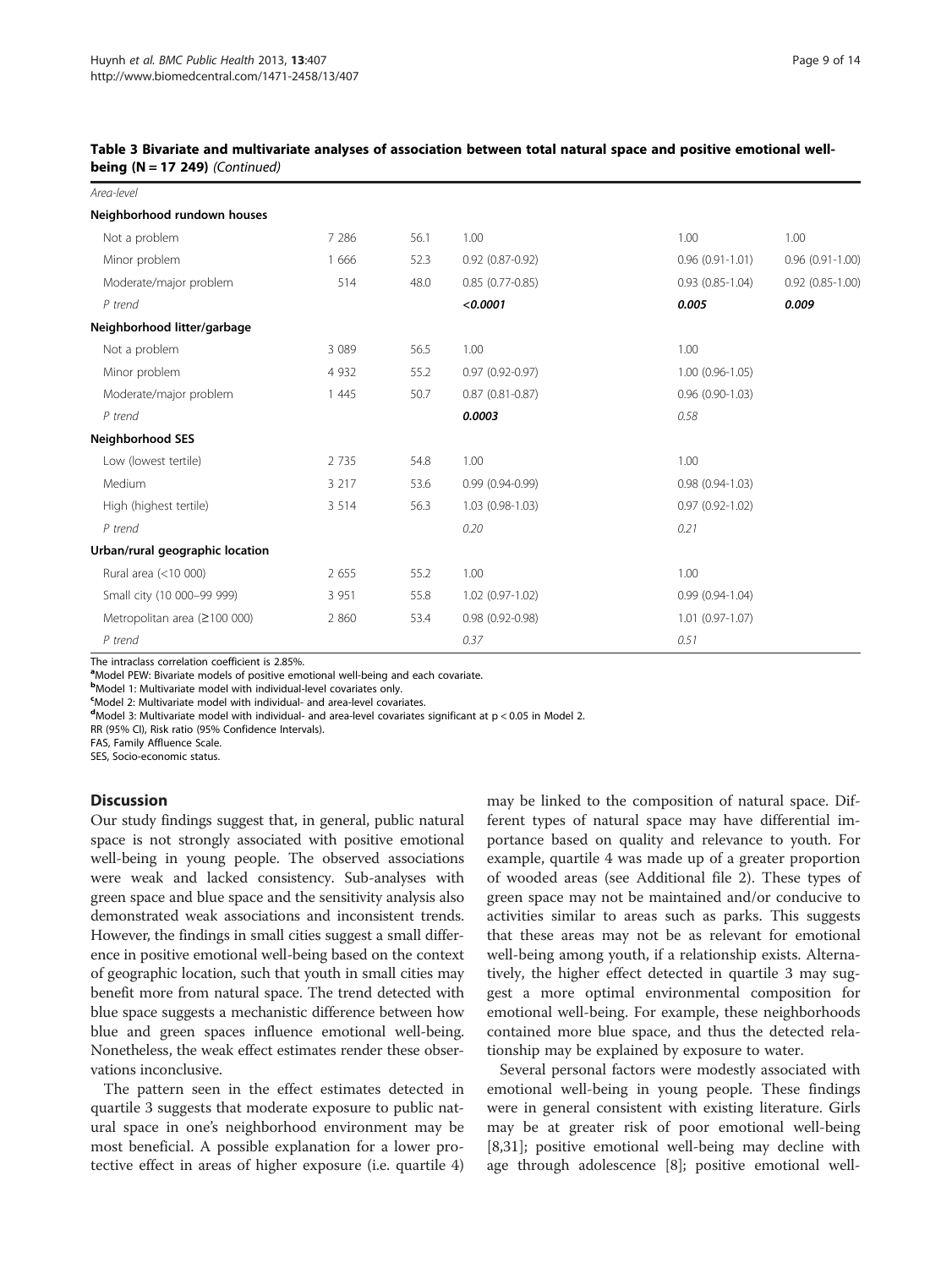#### <span id="page-9-0"></span>Table 4 Multivariate subgroup analyses of associations between various natural space measures and positive emotional well-being  $(N = 17, 249)$

| Quartiles         | Total natural space                | Green space              | <b>Blue space</b>        |
|-------------------|------------------------------------|--------------------------|--------------------------|
|                   | RR (95% CI) <sup>a</sup>           | RR (95% CI) <sup>a</sup> | RR (95% CI) <sup>a</sup> |
| 1                 | 1.00                               | 1.00                     | 1.00                     |
| $\overline{2}$    | $0.99(0.94-1.03)$                  | $0.98(0.93-1.03)$        | 1.02 (0.97-1.07)         |
| 3                 | $1.05(1.00-1.10)$                  | 1.03 (0.98-1.08)         | $1.06(1.01-1.11)$        |
| 4                 | $1.01(0.95-1.06)$                  | $1.01(0.96-1.06)$        | 1.04 (0.99-1.09)         |
| P trend           | 0.22                               | 0.34                     | 0.04                     |
|                   | By urban/rural geographic location |                          |                          |
| Rural area        |                                    |                          |                          |
| 1                 | 1.00                               | 1.00                     | 1.00                     |
| 2                 | $0.94(0.85-1.03)$                  | $0.98(0.87-1.05)$        | $1.01(0.91 - 1.11)$      |
| 3                 | $0.97(0.88-1.06)$                  | 1.03 (0.81-1.06)         | $0.93(0.82 - 1.04)$      |
| $\overline{4}$    | $0.94(0.83 - 1.05)$                | 1.04 (0.83-1.08)         | $0.99(0.91 - 1.07)$      |
| P trend           | 0.30                               | 0.24                     | 0.58                     |
| Small city        |                                    |                          |                          |
| 1                 | 1.00                               | 1.00                     | 1.00                     |
| 2                 | $1.11(1.01-1.20)$                  | $1.05(0.95-1.15)$        | $1.11(1.02-1.20)$        |
| 3                 | $1.16(1.07-1.25)$                  | $1.10(1.01 - 1.18)$      | $1.15(1.07-1.24)$        |
| 4                 | $1.12(1.03-1.21)$                  | 1.07 (0.98-1.15)         | $1.14(1.05-1.22)$        |
| P trend           | 0.03                               | 0.11                     | 0.008                    |
| Metropolitan area |                                    |                          |                          |
| 1                 | 1.00                               | 1.00                     | 1.00                     |
| 2                 | $0.97$ $(0.88 - 1.05)$             | 0.98 (0.87-1.08)         | 1.01 (0.93-1.09)         |
| 3                 | $1.05(0.96 - 1.14)$                | 1.03 (0.92-1.13)         | $1.10(1.02 - 1.18)$      |
| 4                 | $1.03(0.91 - 1.14)$                | $1.04(0.92 - 1.15)$      | $1.07(0.96 - 1.18)$      |
| P trend           | 0.26                               | 0.23                     | 0.02                     |

RR (95% CI), Risk ratio (95% Confidence Intervals).

a<br>Adjusted for gender, age, ethnicity, family affluence, perceived neighborhood safety, and neighborhood rundown houses as determined in Model 3 of Table [3](#page-7-0).

being was associated with higher family affluence [\[19](#page-12-0)], higher levels of perceived neighborhood safety [[55\]](#page-12-0), and lower levels of perceived rundown houses in neighborhoods [[63\]](#page-12-0). There were also differences across ethnicities, with positive emotional well-being particularly low among Aboriginal students [\[64](#page-12-0)], although some sample sizes were low for non-Caucasian students. These associations indicate the importance of individual factors on emotional well-being among youth. Further, the intraclass correlation coefficient (2.85%) supports that variation in emotional well-being was more accounted for by the individual level rather than the area level.

Although previous population studies have made conclusions for an association between nature and health, many studies found weak effect estimates, similar in magnitude to those detected in our study. Research from the Netherlands has found varying degrees of associations

#### Table 5 Sensitivity analysis of selected students known to live within 5 km buffer  $(N = 9 271)$

| Quartiles         | <b>Total natural space</b>         | Green space              | <b>Blue space</b>        |
|-------------------|------------------------------------|--------------------------|--------------------------|
|                   | RR (95% CI) <sup>a</sup>           | RR (95% CI) <sup>a</sup> | RR (95% CI) <sup>a</sup> |
| $\mathbf{1}$      | 1.00                               | 1.00                     | 1.00                     |
| 2                 | $1.00(0.94-1.06)$                  | $1.00(0.93-1.06)$        | $1.02(0.96-1.08)$        |
| 3                 | $1.11(1.05-1.17)$                  | $1.05(0.99-1.11)$        | $1.08(1.01-1.14)$        |
| 4                 | 1.03 (0.96-1.09)                   | 1.03 (0.96-1.09)         | $1.08(1.02 - 1.14)$      |
| P trend           | 0.04                               | 0.19                     | 0.003                    |
|                   | By urban/rural geographic location |                          |                          |
| Rural area        |                                    |                          |                          |
| 1                 | 1.00                               | 1.00                     | 1.00                     |
| $\overline{2}$    |                                    |                          |                          |
| 3                 |                                    |                          |                          |
| 4                 |                                    |                          |                          |
| P trend           |                                    |                          |                          |
| Small city        |                                    |                          |                          |
| 1                 | 1.00                               | 1.00                     | 1.00                     |
| $\overline{2}$    | $0.98(1.01-1.22)$                  | 1.08 (0.95-1.20)         | 1.10 (0.97-1.22)         |
| 3                 | $1.12(1.07-1.32)$                  | 1.14 (1.03-1.24)         | $1.15(1.03-1.26)$        |
| 4                 | $1.11(1.00-1.22)$                  | $1.06(0.95-1.16)$        | 1.19 (1.07-1.29)         |
| P trend           | 0.05                               | 0.35                     | 0.001                    |
| Metropolitan area |                                    |                          |                          |
| 1                 | 1.00                               | 1.00                     | 1.00                     |
| 2                 | $0.97(0.87-1.08)$                  | $0.98(0.85-1.11)$        | $1.03(0.93-1.14)$        |
| 3                 | 1.11 (0.99-1.22)                   | 1.03 (0.90-1.16)         | $1.14(1.03-1.25)$        |
| 4                 | $1.10(0.95 - 1.24)$                | 1.12 (0.97-1.26)         | $1.15(1.01-1.29)$        |
| P trend           | 0.06                               | 0.07                     | 0.004                    |

RR (95% CI), Risk ratio (95% Confidence Intervals).

a Adjusted for gender, age, ethnicity, family affluence, perceived neighborhood safety, and neighborhood rundown houses as determined in Model 3 of Table [3](#page-7-0).

between green space and high perceived health (β: -0.009; SE: 0.003 [[35](#page-12-0)]; β: 0.006; SE: 0.001 [\[27](#page-12-0)]), and low prevalence of mental health illnesses (OR range: 0.95-0.98) [[31](#page-12-0)]. Similarly, a study from England showed that those from areas of higher green space reported lower rates of poor health (β: -0.021;  $p < 0.000$ ;  $R^2 = 0.8398$ ) [\[28](#page-12-0)]. A study among Japanese seniors yielded weak odds ratio of 1.13-1.17 for a relationship between green space access and longevity [\[32\]](#page-12-0).

Compared to studies that have found relationships between natural space and health, there are a number of possible explanations for the null findings of our study. First, studies, such as Sugiyama et al.'s [[35](#page-12-0)], concluding strong associations have been observed in adults, and it is possible that the effect of natural space is different in young populations. Possible reasons for differences in effect between youth and adults may lie in variations in perceptions, usage, and interactions with natural space. Youth may not perceive natural space in the same way,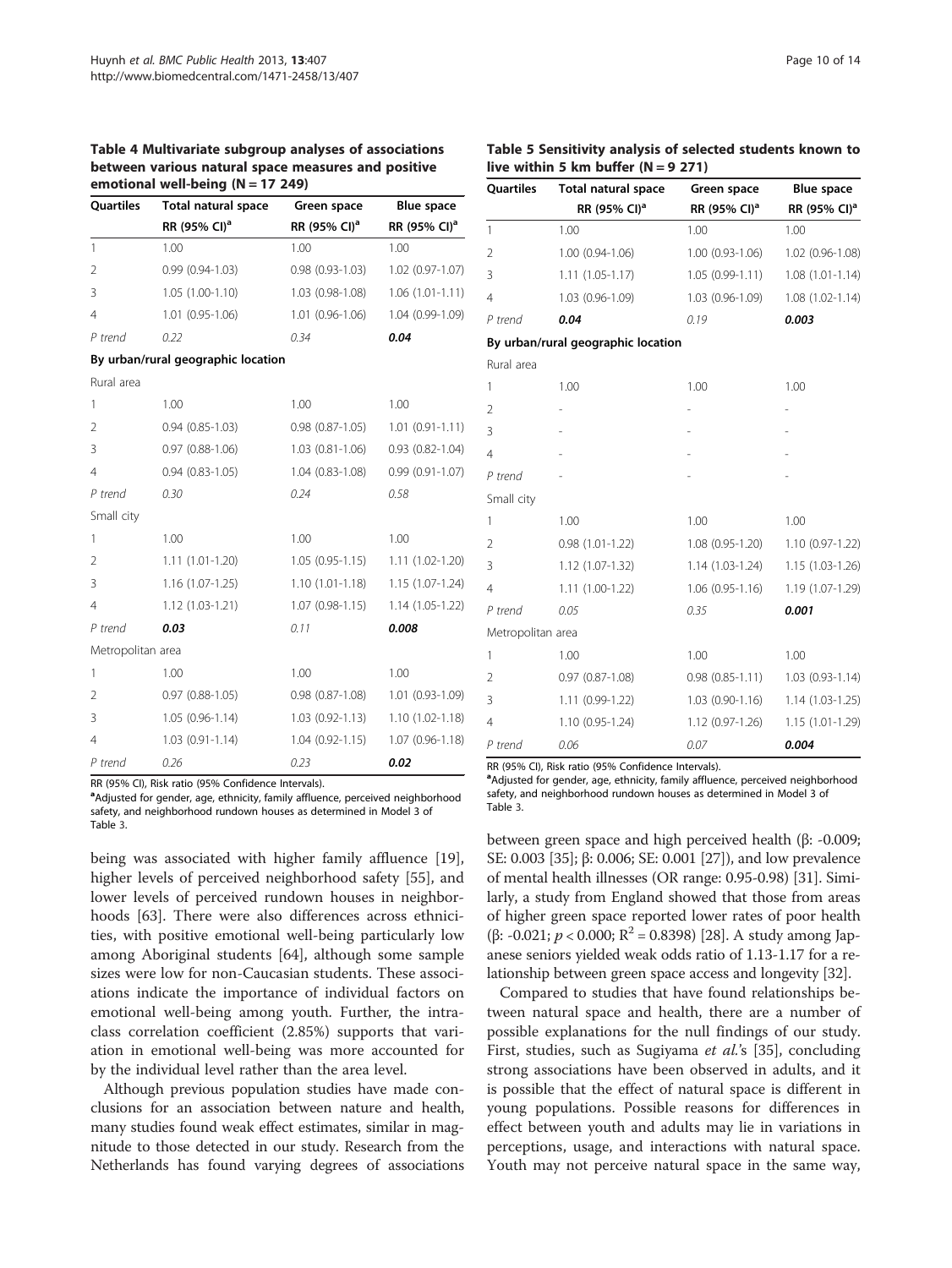and thus they may use and interact with natural space differently [[65](#page-12-0)]. While adults may appreciate natural space for tranquility and reflection, youth may associate natural space more with play and socialization. Further, while adults may dictate their own decisions on where, when, and how to interact with natural space, youth may not have the same independent mobility because parents/guardians' decisions may influence where they go and where they play [[66](#page-12-0),[67](#page-12-0)]. Alternatively, for those youth with independent mobility, natural space may serve as gathering places for delinquent and antisocial behaviors instead of retreats for health promotion [\[67](#page-12-0)].

Second, the relationship between nature and emotional well-being may be context specific. As seen through the stratified analysis, effects were more pronounced for those in small cities. This finding was similar to Maas et al.'s observation that the relationship between green space and disease was strongest in slightly urban areas [[31\]](#page-12-0). Young people may have a different relationship with public natural space based on the composition of their communities. Nature deficit disorder, a condition describing the decreasing use of natural space among youth because of increased electronic media and/or greater safety concerns surrounding young people being outside without supervision, is particularly high among urban youth [[68-70\]](#page-13-0). In contrast, rural areas typically have an over-abundance of natural space, with few youth having low exposure. Therefore, the role of natural space may not be as important as other factors that affect emotional well-being. The lack of associations in rural areas in our study may be reflected by the lack of data for private and agricultural natural space, which account for a large proportion of the natural space in rural areas.

Further, our findings may be attributable to variations in geography, lifestyle, and/or culture that are specific to Canada. To our knowledge, no existing studies have assessed this relationship at a population level in Canada. Richardson et al. suggested that the high abundance and less spatial variation of green space in New Zealand, which is different compared to the Netherlands and England where much of the previous literature is based upon, accounted for the lack of association found between green space and mortality risk in their study [[71\]](#page-13-0). Similarly, there is a different spatial composition in Canada compared to these countries. Although Canada has greater total land size and natural space area, the average natural space within the 5 km buffer measured in this study was lower than those measured in the Netherlands and England [\[27,28](#page-12-0)]. This may indicate that more of the natural space in Canada is located outside of the living neighborhood. The "car culture" [\[72\]](#page-13-0) and tendency to drive may encourage Canadians to seek out faraway natural settings, and perhaps natural space close

to home may not be as relevant. Additionally, climatic variations may play a role in how Canadians interact with the natural environment differently than those studied in other nations. For instance, patterns of usage of natural space would differ during the summer and winter months, and Canadians may have limited access to natural space due to winter conditions. This may have affected our ability to detect an effect as the HBSC was conducted during the fall, winter, and early spring.

# Strengths and limitations

Strengths of this study warrant comment. In a national analysis, we integrated health and spatial data to investigate the relationship between natural space and emotional well-being. This study intentionally focused this relationship in populations of young people. It is also one of the few population studies that have employed GIS techniques to obtain objective measures of natural space. Further, the study is well powered, and the multilevel modeling allowed for examination of effects at the individual and area levels. The analysis investigated and controlled for important covariates in the relationship of interest, which also addressed a methodological gap of previous research.

This study has some shortcomings. First, the crosssectional design does not allow for confirmation of temporality, and subsequently, causality. Second, the measure of public natural space is limited because no data were available for privately owned natural space such as yards at the home and agricultural land. Therefore, the exposure measurement may be underestimated, particularly in rural areas. As well, this study was not able to consider the quality and usage of the natural space measured, which may be a critical part in the relationship between nature and emotional well-being. Third, the use of the 5 km radius buffer around schools may lead to misclassification of the natural space measures as this was used as a proxy for home neighborhoods. However, the findings in the sensitivity analysis suggest that this was not a major concern because results for those known to live within the buffer were similar to those in the overall study population.

# Implications

This type of research has the potential to inform the direction of health promotion strategies and urban planning decisions. Firstly, descriptive findings indicate that advocacy for policies and funding devoted to promotion of positive emotional well-being among youth is merited since only over half of young Canadians reported high levels. Exposure to public natural space appeared to have limited importance on positive emotional well-being of young people. There may be differences in this effect based on geographic context worthy of further consideration.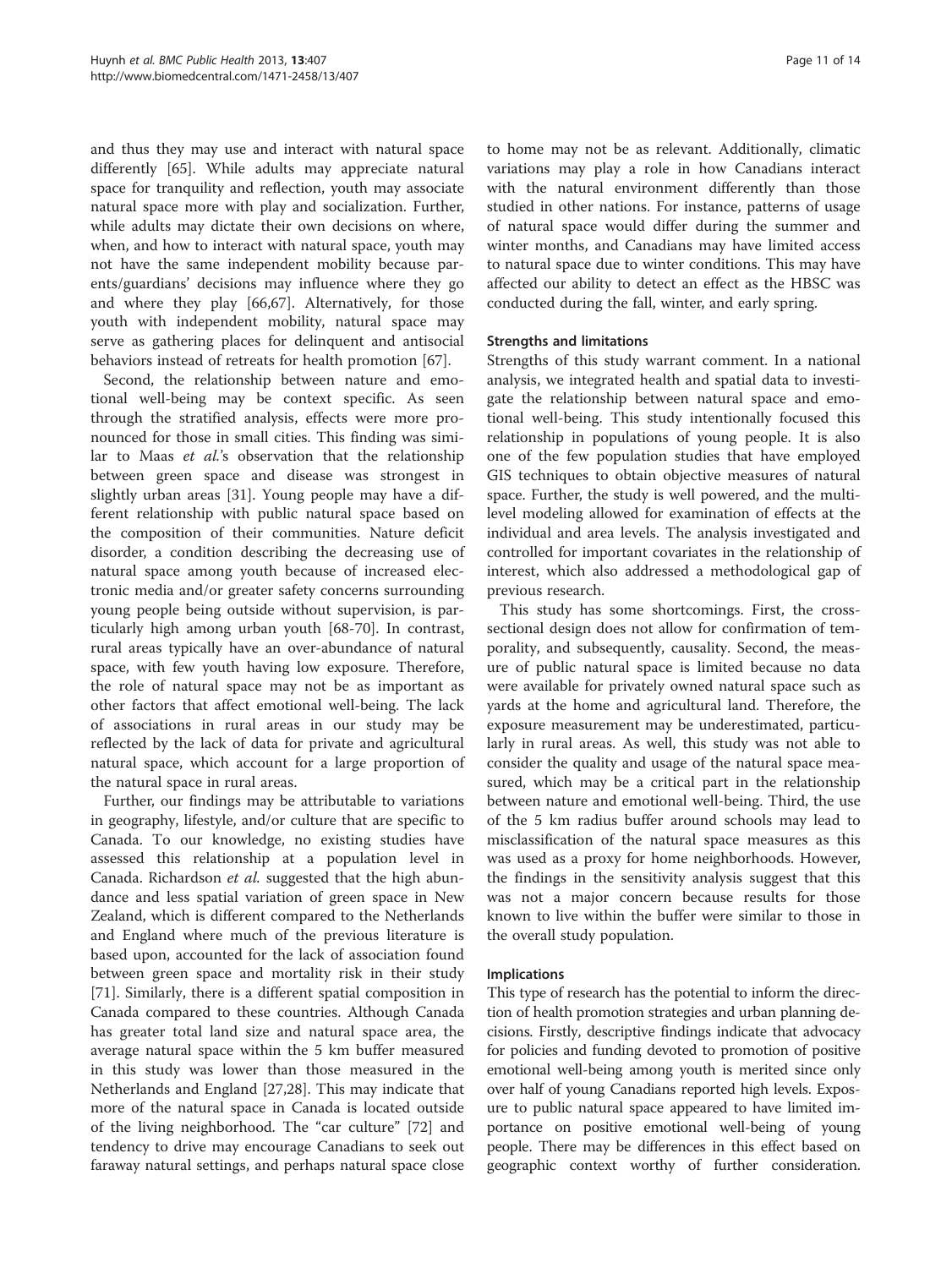<span id="page-11-0"></span>Overall, focus should be placed upon more proximal variables such as individual factors and family affluence that showed stronger influences. This information is important to not only understand the health of this population, but may also help in the evaluation of current efforts that focus on emotional well-being among youth. Further, such knowledge may be useful in identifying vulnerable groups that require directed attention. Understanding factors that strongly influence emotional well-being may help to create more effective and specific public health programs and strategies.

Although findings of this study did not indicate a strong association between natural space and emotional well-being in young people, the potential health effects of natural space cannot be dismissed entirely. Natural space may, for instance, have different effects in adult populations, and it may impact other health outcomes such as physical activity that were not assessed in this study.

# Conclusion

This population study of Canadian youth did not provide strong evidence for the relationship between natural space and emotional well-being. The relation between nature and health may be context specific, and thus different for different geographic locations and for the Canadian population. Next steps in this field include studies examining the quality and usage of natural space and the role of context as determinants of well-being. Findings lend strong support that the main influences of emotional well-being among youth are personal factors. Efforts to promote positive emotional well-being in this age group must focus on the individual context as a priority.

# Additional files

[Additional file 1:](http://www.biomedcentral.com/content/supplementary/1471-2458-13-407-S1.doc) Emotional well-being item on HBSC Survey. [Additional file 2:](http://www.biomedcentral.com/content/supplementary/1471-2458-13-407-S2.doc) Median proportions of natural space features by quartile of total natural space.

#### Abbreviations

HBSC: Health Behaviour In School-Aged Children; GIS: Geographic information system; SES: Socio-economic status; FAS: Family Affluence Scale; SAS: Statistical Analysis Software; RR (95% CI): Risk ratio (95% Confidence Intervals).

#### Competing interests

The authors declare that they have no competing interests.

#### Authors' contributions

The conception and design of this study was a collaborative effort between all study authors. Access to and collection of data were led by WP and IJ. QH performed the statistical analysis and drafted the manuscript, with conceptual and editorial support from WP, WC, and IJ. All authors read and approved the final manuscript.

#### Acknowledgements

We thank Andrei Rosu for contributions in the GIS data collection, as well as PhD candidates Laura Seliske and Valerie Carson for intellectual contributions.

The Health Behaviour in School-aged Children (HBSC) Survey is a collaborative study through the World Health Organization – European Region (International Coordinator: Candice Currie, University of Edinburgh; Data Bank Manager: Oddrun Samdal, University of Bergen). This manuscript reports data solely from Canada (Principal Investigators: William Pickett and John Freeman; National Coordinator: Matthew King, Queen's University). The Canadian HBSC was funded by the Public Health Agency of Canada and Health Canada.

This study was funded by an operating grant from the Canadian Institutes of Health Research (MOP 97962) and an operating grant co-funded by the Canadian Institutes of Health Research and the Heart and Stroke Foundation of Canada (PCR 101415). QH was supported by a master's award from the Canadian Institutes of Health Research and a research fellowship from Empire Life. IJ was supported by a Canada Research Chair and an investigator award from the Ontario Ministry of Research and Innovation. These funding bodies were not involved in the design, collection, analysis, or interpretation of the study data.

#### Author details

<sup>1</sup>Department of Community Health and Epidemiology, Queen's University Kingston, Canada. <sup>2</sup>Department of Psychology, Queen's University, Kingston Canada. <sup>3</sup>School of Kinesiology and Health Studies, Queen's University Kingston, Canada. <sup>4</sup>Department of Emergency Medicine, Queen's University Kingston, Canada.

Received: 1 August 2012 Accepted: 25 March 2013 Published: 29 April 2013

#### References

- 1. Greenspoon PJ, Saklofske DH: Toward an integration of subjective wellbeing and psychopathology. Soc Indicators Res 2001, 54(1):81-108.
- 2. Seligman MEP, Csikszentmihalyi M: Happiness, excellence, and optimal human functioning [Special issue]. Am Psychol 2000, 55(1):5–183.
- 3. Huebner ES, Suldo SM, Valois RF: What do children need to flourish? Conceptualizing and Measuring Indicators of Positive Development. In Children's Life Satisfaction. Edited by Moore KA LL. New York, NY, USA: Springer Science & Business Media; 2005:41–59.
- 4. Tugade MM, Fredrickson BL, Feldman Barrett L: Psychological resilience and positive emotional granularity: Examining the benefits of positive emotions on coping and health. *J Pers* 2004, 72(6):1161-1190.
- 5. Koivumaa-Honkanen H, Honkanen R, Viinamaki H, Heikkila K, Kaprio J, Koskenvuo M: Life satisfaction and suicide: A 20-year follow-up study. Am J Psychiatry 2001, 158(3):433–439.
- 6. Elder GH Jr: The life course as developmental theory. Child Dev 1998, 69(1):1–12.
- 7. Call KT, Riedel AA, Hein K, McLoyd V, Petersen A, Kipke M: Adolescent Health and Well-Being in the Twenty-First Century: A Global Perspective. J Res Adolescence 2002, 12(1):69–98.
- 8. Currie C, Gabhainn SN, Godeau E, Roberts C, Smith R, Currie D, Pickett W, Richter M, Morgan A, Barnekow V: Inequalities in young people's health. Copenhagen, Denmark: WHO Regional Office for Europe; 2008.
- 9. World Health Organization: Mental Health: a state of well-being. [http://www.](http://www.who.int/topics/mental_health/en/) [who.int/topics/mental\\_health/en/](http://www.who.int/topics/mental_health/en/).
- 10. Canada H: Strategies for population health Investing in the health of Canadians. Probe 1996, 30(3):106–108.
- 11. Grenon J, Butler G, Adams R: Exploring the intersection between the built environment and health behaviours. [http://www.hc-sc.gc.ca/sr-sr/pubs/hpr](http://www.hc-sc.gc.ca/sr-sr/pubs/hpr-rpms/bull/2007-people-place-gens-lieux/explor-eng.php)[rpms/bull/2007-people-place-gens-lieux/explor-eng.php.](http://www.hc-sc.gc.ca/sr-sr/pubs/hpr-rpms/bull/2007-people-place-gens-lieux/explor-eng.php)
- 12. Frank LD, Engelke PO: The built environment and human activity patterns: exploring the impacts of urban form on public health. J Plan Lit 2001, 16(2):202–218.
- 13. Dannenberg AL, Jackson RJ, Frumkin H, Schieber RA, Pratt M, Kochtitzky C, Tilson HH: The impact of community design and land-use choices on public health: a scientific research agenda. Am J Public Health 2003, 93(9):1500–1508.
- 14. Kaplan R, Kaplan S: The experience of nature: A psychological perspective. Cambridge, England: Cambridge University Press; 1989.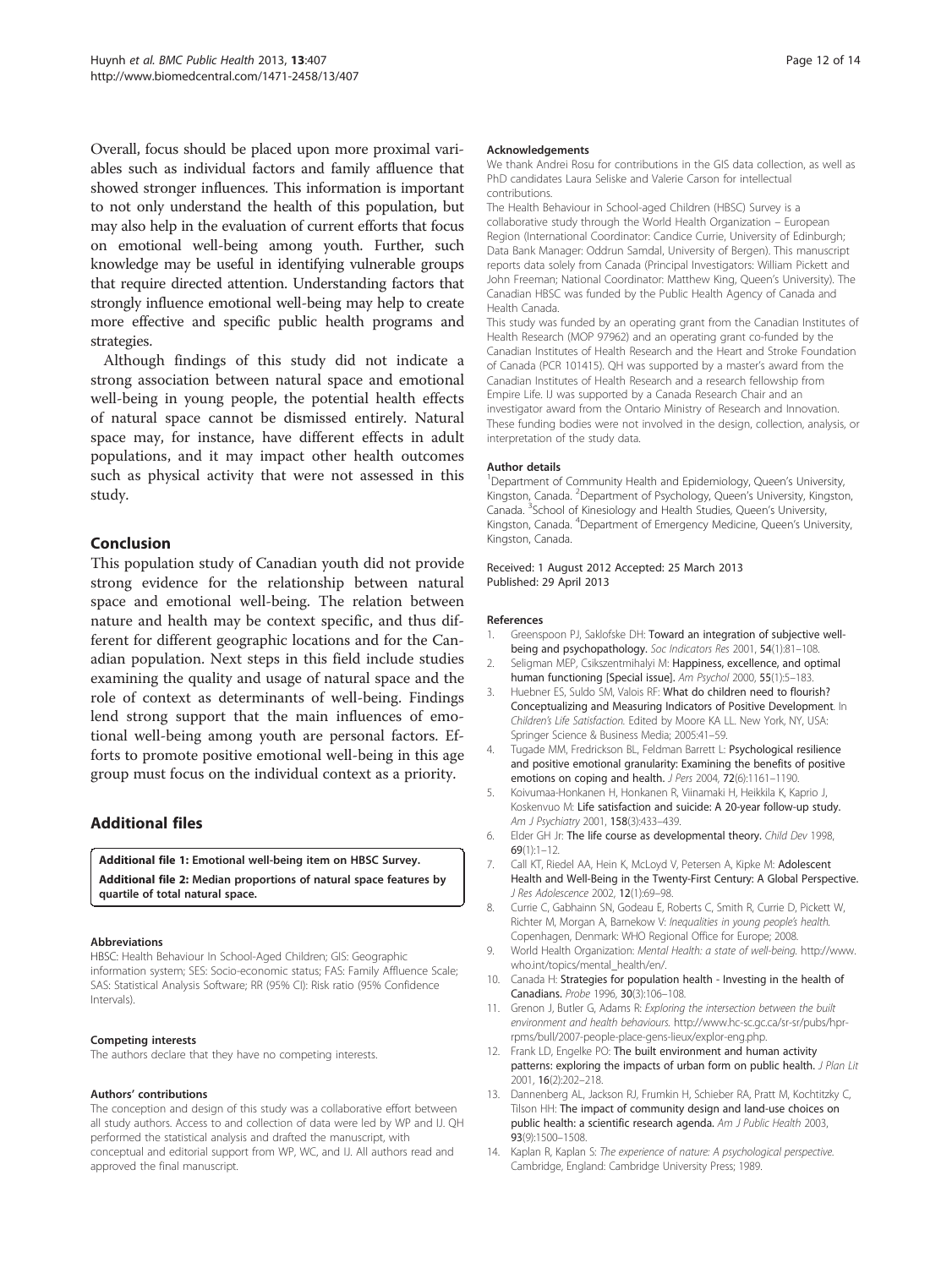- <span id="page-12-0"></span>15. Cohen DA, McKenzie TL, Sehgal A, Williamson S, Golinelli D, Lurie N: Contribution of public parks to physical activity. Am J Public Health 2007, 97(3):509–514.
- 16. Bott S, Cantrill JG, Myers OE Jr: Place and the promise of conservation psychology. Hum Ecol Rev 2003, 10(2):100–112.
- 17. Kaplan S: The urban forest as a source of psychological well-being. In Urban Forest Landscapes: Integrating Multidisciplinary Perspectives. Edited by Bradley GA. Seattle, Washington, USA: University of Washington Press; 1995.
- 18. Maas J, Van Dillen SME, Verheij RA, Groenewegen PP: Social contacts as a possible mechanism behind the relation between green space and health. Health Place 2009, 15(2):586–595.
- 19. Lee A, Maheswaran R: The health benefits of urban green spaces: a review of the evidence. J Public Health 2010, 33(2):212–222.
- 20. Parsons R: The potential influences of environmental perception on human health. J Environ Psychol 1991, 11(1):1-23.
- 21. Maller C, Townsend M, Brown P, St Leger L: Healthy parks healthy people: The health benefits of contact with nature in a park context. Burwood, Australia: Deakin University; 2002.
- 22. Mayer FS, Frantz CMP, Bruehlman-Senecal E, Dolliver K: Why Is Nature Beneficial? Environ Behav 2009, 41(5):607–643.
- 23. Taylor AF, Kuo FE, Sullivan WC: Views of nature and self-discipline: evidence from inner city children. J Environ Psychol 2002,  $22(1-2):49-63$ .
- 24. Wells NM, Evans GW: Nearby nature. Environ Behav 2003, 35(3):311-330.
- 25. Kuo FE, Sullivan WC: Aggression and violence in the inner city. Environ Behav 2001, 33(4):543–571.
- 26. Bowler DE, Buyung-Ali LM, Knight TM, Pullin AS: A systematic review of evidence for the added benefits to health of exposure to natural environments. BMC Public Health 2010, 10(1):456-466.
- 27. Maas J, Verheij RA, Groenewegen PP, De Vries S, Spreeuwenberg P: Green space, urbanity, and health: how strong is the relation? J Epidemiol Commun H 2006, 60(7):587–592.
- 28. Mitchell R, Popham F: Greenspace, urbanity and health: relationships in England. J Epidemiol Commun H 2007, 61(8):681–683.
- 29. Toftager M, Ekholm O, Schipperjin J, Stigsdotter U, Bentsen P, Gronbaek M, Randrup TB, Kamper-Jorgensen F: Distance to green space and physical activity: a Danish national representative survey. J Phys Act Health 2011, 8(6):741–749.
- 30. Mutton OT, Townsend N, Rutter H, Foster C: Green space and physical activity: An observational study using the Health Survey for England data. Health Place 2012, 18(5):1034–1041.
- 31. Maas J, Verheij RA, De Vries S, Spreeuwenberg P, Schellevis FG, Groenewegen PP: Morbidity is related to a green living environment. J Epidemiol Commun H 2009, 63(12):967–973.
- 32. Takano T, Nakamura K, Watanabe M: Urban residential environments and senior citizens' longevity in megacity areas: the importance of walkable green spaces. J Epidemiol Commun H 2002, 56(12):913-918.
- 33. Volker S, Kistemann T: The impact of blue space on human health and well-being – Salutogenetic health effects of inland surface waters: A review. Int J Hyg Envir Heal 2011, 214(6):449–460.
- 34. Barton J, Pretty J: What is the best dose of nature and green exercise for improving mental health? A multi-study analysis. Environ Sci Technol 2010, 44(10):3947–3955.
- 35. Sugiyama T, Leslie E, Giles-Corti B, Owen N: Associations of neighbourhood greenness with physical and mental health: do walking, social coherence and local social interaction explain the relationships? J Epidemiol Commun H 2008, 62(5):e9–e14.
- 36. Nielsen TS, Hansen KB: Do green areas affect health? Results from a Danish survey on the use of green areas and health indicators. Health Place 2007, 13(4):839–850.
- 37. Stigsdotter UK, Ekholm O, Schipperijn J, Toftager M, Kamper-Jorgensen F, Randrup TB: Health promoting outdoor environments-Associations between green space, and health, health-related quality of life and stress based on a Danish national representative survey. Scand J Public Health 2010, 38(4):411–417.
- 38. De Vries S, Verheij RA, Groenewegen PP, Spreeuwenberg P: Natural environments-healthy environments? An exploratory analysis of the relationship between greenspace and health. Environ Plann A 2003, 35(10):1717–1732.
- 39. McAllister C: Child Friendly Cities and land use planning: Implications for children's health. Environments 2008, 35(3):45–61.
- 40. United Nations Children's Fund: Building Child Friendly Cities: A framework for action [<http://www.childfriendlycities.org/en/building-a-cfc>].
- 41. Health Behaviour in School-aged Children. [http://www.hbsc.org.](http://www.hbsc.org)
- 42. DMTI Spatial Inc: User Manual: CanMap RouteLogistics Version 2009.4. Markham, ON, Canada; 2009.
- 43. DMTI Spatial Inc: User Manual: Enhanced Points of Interest. Version 2009.3. Markham, ON, Canada; 2009.
- 44. Statistics Canada: Census. [http://www12.statcan.ca/census-recensement/](http://www12.statcan.ca/census-recensement/index-eng.cfm) [index-eng.cfm](http://www12.statcan.ca/census-recensement/index-eng.cfm).
- 45. Currie C, Samdal O, Boyce W, Smith B: Health Behaviour in School-Aged Children: A World Health Organization Cross-National Study. Research Protocol for the 2001/02 Survey. Copenhagen, Denmark: University of Edinburgh; 2001.
- 46. Mecredy G, Pickett W, Janssen I: Street connectivity is negatively associated with physical activity in Canadian youth. Int J Environ Res Public Health 2011, 8(8):3333–3350.
- 47. Seliske LM, Pickett W, Boyce WF, Janssen I: Association between the food retail environment surrounding schools and overweight in Canadian youth. Public Health Nutr 2009, 12(9):1384–1391.
- 48. Janssen I, Boyce WF, Simpson K, Pickett W: Influence of individual-and area-level measures of socioeconomic status on obesity, unhealthy eating, and physical inactivity in Canadian adolescents. Am J Clin Nutr 2006, 83(1):139–145.
- 49. Cantril H: The pattern of human concern. New Brunswick, New Jersey, USA: Rutgers University Press; 1965.
- 50. Boyce WF, King MA, Roche J: Healthy Settings for Young People in Canada. Ottawa, ON, Canada: Public Health Agency of Canada; 2008.
- 51. Pavot W, Diener E: Review of the satisfaction with life scale. Psychol Assess 1993, 5(2):164–172.
- 52. Atkinson T: The stability and validity of quality of life measures. Soc Indicators Res 1982, 10:113–132.
- 53. Mitchell R, Popham F: Effect of exposure to natural environment on health inequalities: an observational population study. Lancet 2008, 372(9650):1655–1660.
- 54. Currie CE, Elton RA, Todd J, Platt S: Indicators of socioeconomic status for adolescents: the WHO Health Behaviour in School-aged. Health Educ Res 1997, 12:385–397.
- 55. Aneshensel CS, Sucoff CA: The neighborhood context of adolescent mental health. J Health Soc Behav 1996, 37(4):293–310.
- Leslie E, Cerin E: Are perceptions of the local environment related to neighbourhood satisfaction and mental health in adults? Prev Med 2008, 47(3):273–278.
- Verheij R, Maas J, Groenewegen P: Urban-rural health differences and the availability of green space. Eur Urban Reg Stud 2008, 15(4):307–316.
- 58. Verheij RA: Explaining urban–rural variations in health: a review of interactions between individual and environment. Soc Sci Med 1996, 42(6):923–935.
- 59. Statistics Canada: Geographic Units: Urban Areas (UA). [http://www12.statcan.](http://www12.statcan.ca/english/census01/Products/Reference/dict/geo049.htm) [ca/english/census01/Products/Reference/dict/geo049.htm.](http://www12.statcan.ca/english/census01/Products/Reference/dict/geo049.htm)
- Samaan RA: The influences of race, ethnicity, and poverty on the mental health of children. J Health Care Poor U 2010, 11(1):100-110.
- 61. Merlo J, Chaix B, Ohlsson H, Beckman A, Johnell K, Hjerpe P, Rastam L, Larsen K: A brief conceptual tutorial of multilevel analysis in social epidemiology: using measures of clustering in multilevel logistic regression to investigate contextual phenomena. J Epidemiol Commun H 2006, 60(4):290–297.
- 62. Zhang J, Yu KF: What's the relative risk? JAMA 1998, 280(19):1690–1691.
- 63. Galea S, Ahern J, Rudenstine S, Wallace Z, Vlahov D: Urban built environment and depression: a multilevel analysis. J Epidemiol Community Health 2005, 59(10):822–827.
- 64. Kirmayer LJ, Brass GM, Tait CL: The mental health of Aboriginal peoples: Transformations of identity and community. Can J Psych/La Revue canadienne de psychiatrie 2000, 45(7):607–616.
- 65. Karsten L: It all used to be better? Different generations on continuity and change in urban children's daily use of space. Child Geogr 2005, 3(3):275–290.
- 66. O'Brien M, Jones D, Sloan D, Rustin M: Children's independent spatial mobility in the urban public realm. Childhood 2000, 7(3):257–277.
- 67. Burgess J, Harrison CM, Limb M: People, parks and the urban green: a study of popular meanings and values for open spaces in the city. Urban Stud 1988, 25(6):455–473.